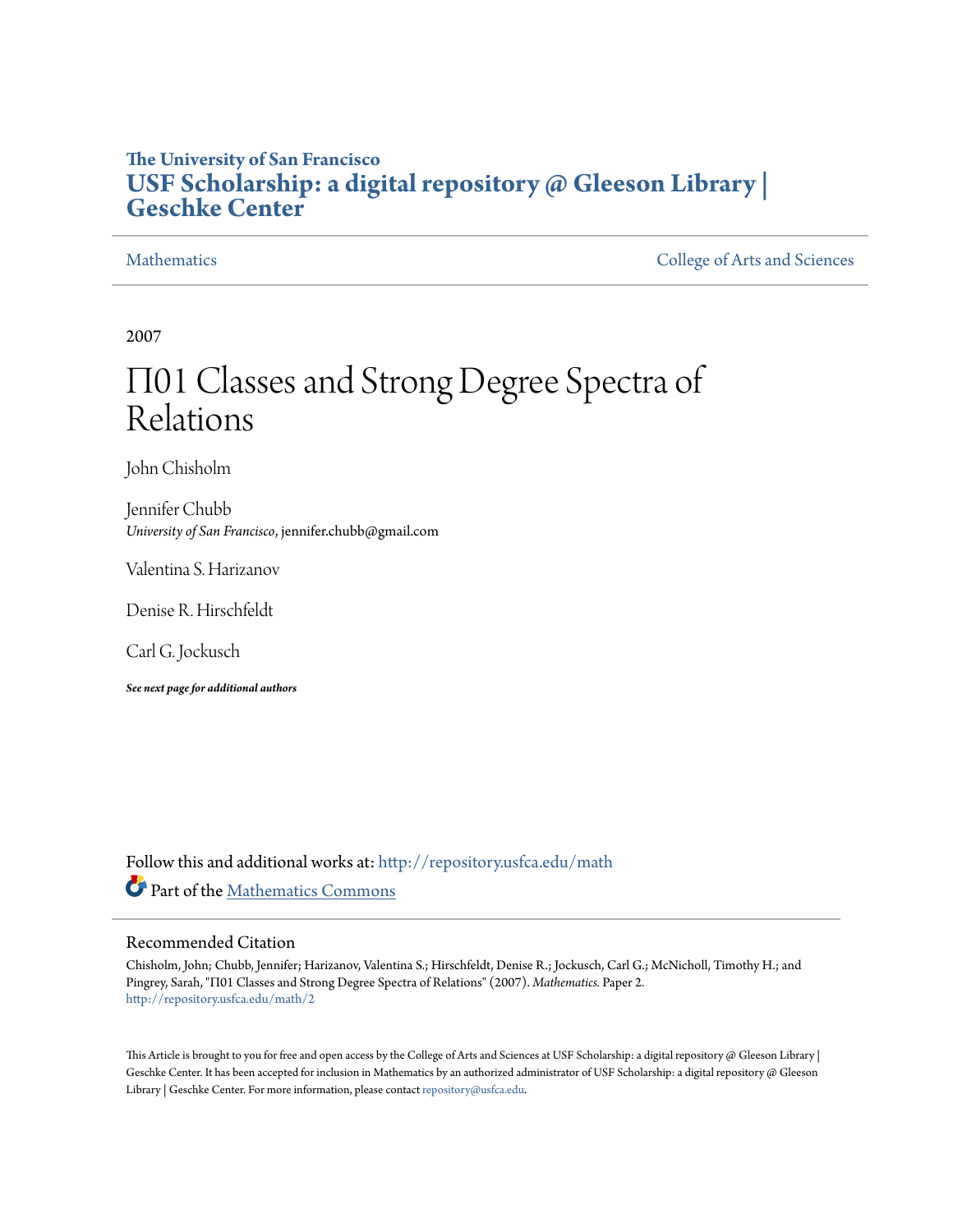#### **Authors**

John Chisholm, Jennifer Chubb, Valentina S. Harizanov, Denise R. Hirschfeldt, Carl G. Jockusch, Timothy H. McNicholl, and Sarah Pingrey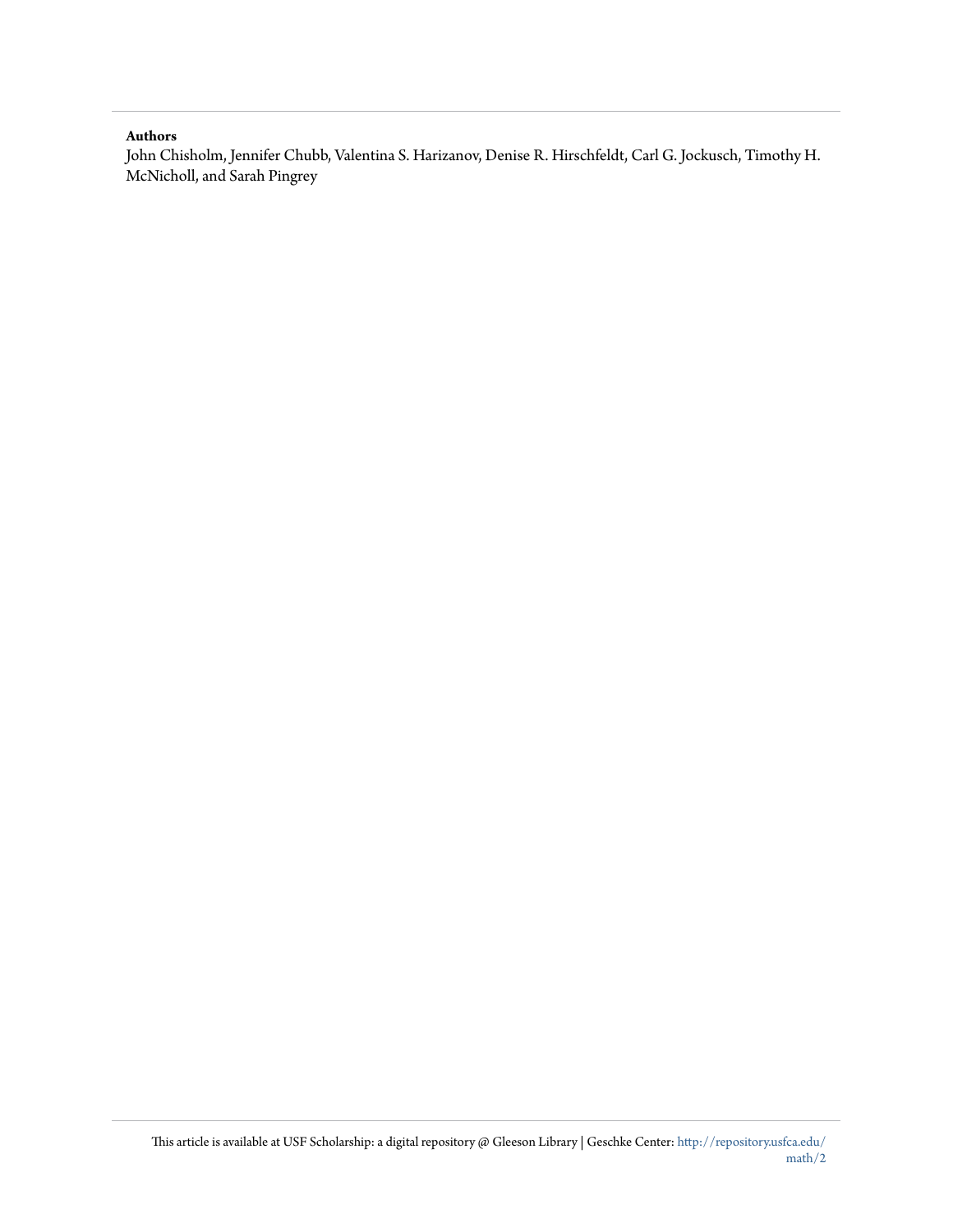## $\Pi^0_1$  CLASSES AND STRONG DEGREE SPECTRA OF RELATIONS

#### JOHN CHISHOLM, JENNIFER CHUBB, VALENTINA S. HARIZANOV, DENIS R. HIRSCHFELDT, CARL G. JOCKUSCH, JR., TIMOTHY MCNICHOLL, AND SARAH PINGREY

ABSTRACT. We study the weak truth-table and truth-table degrees of the images of subsets of computable structures under isomorphisms between computable structures. In particular, we show that there is a low c.e. set that is not weak truth-table reducible to any initial segment of any scattered computable linear order. Countable  $\Pi_1^0$  subsets of  $2^{\omega}$  and Kolmogorov complexity play a major role in the proof.

#### 1. Introduction, notation, and preliminaries

While in classical mathematics isomorphic structures are often identified, in computable mathematics they can have very different algorithmic properties. One of the important questions in computable model theory is how a specific substructure or a relation on a computable structure may change if the structure is isomorphically transformed to another computable structure. A structure  $A$  is *computable* if its domain is a computable set and its relations and functions are uniformly computable; or equivalently, if the atomic diagram of  $A$  is computable. Let  $R$  be an additional relation on the domain of a computable structure  $A$ ; that is, R is not named in the language of  $A$ . The study of such relations began with the work of Ash and Nerode [3], who found a syntactic condition under which, for every isomorphism f from  $A$ onto a computable structure  $\mathcal{B}$ , the image  $f(R)$  is computably enumerable (c.e.). Such relations are called *intrinsically c.e.* on  $A$ . This notion generalizes to *intrinsically*  $P$  on  $\mathcal A$  for a computability theoretic class  $P$  of relations. Barker [5] studied intrinsically  $\Sigma^0_\alpha$  (where  $\alpha$  is a computable ordinal) relations and their syntactic characterizations.

Chubb, Harizanov, and Pingrey were partially supported by the NSF grant DMS-0502499. Harizanov and McNicholl gratefully acknowledge the support of the Columbian Research Fellowship of the George Washington University. Hirschfeldt was partially supported by the NSF grant DMS-05-00590. Jockusch was supported by NSFC Grand International Joint Project "New Directions in Theory and Applications of Models of Computation," No. 60310213.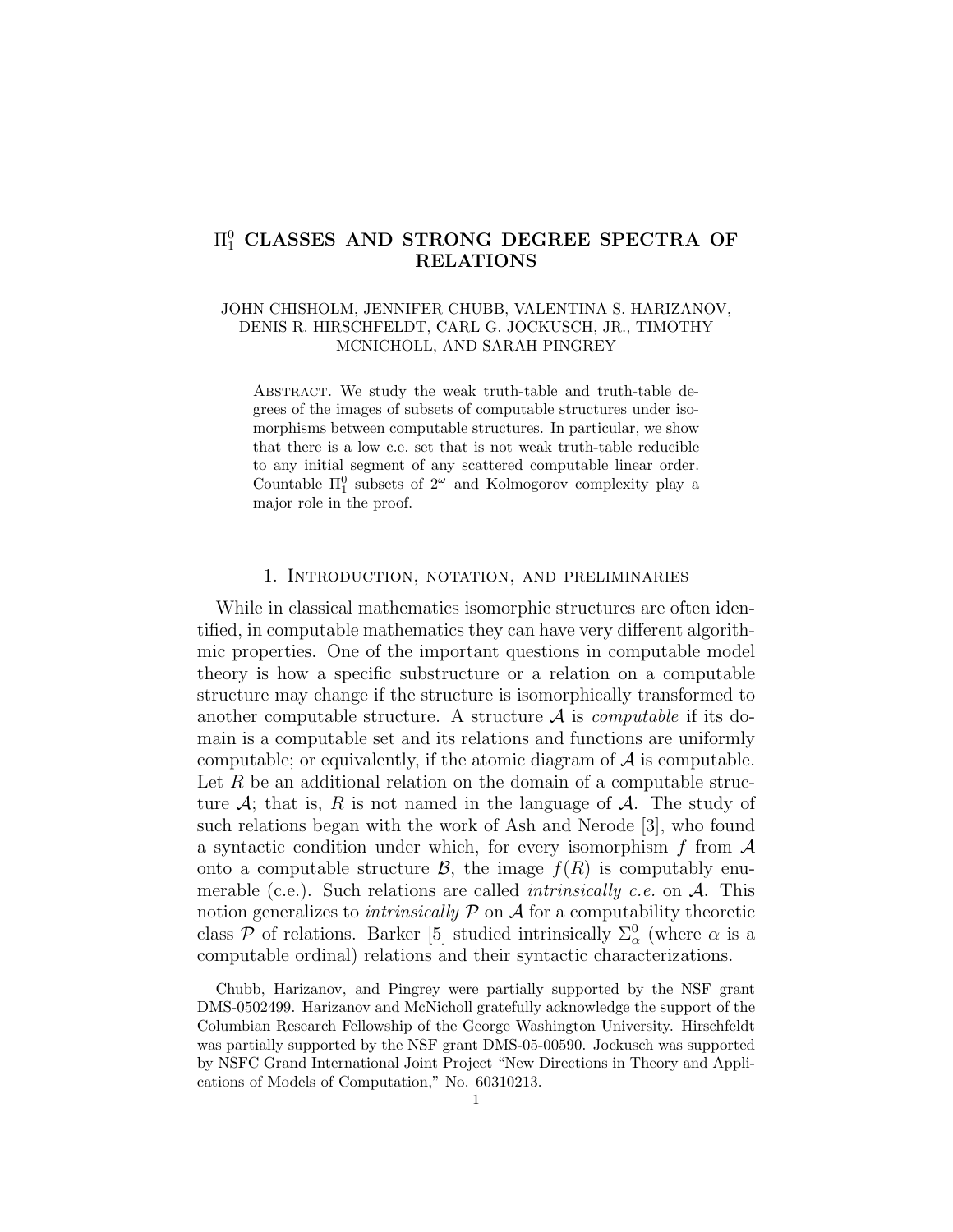Another approach to the study of relations on computable structures is to look at the set of degrees of images of such a relation under isomorphisms from the original structure to its computable copies. More precisely, Harizanov [16] defined the Turing degree spectrum of R on  $\mathcal{A}$ , in symbols  $\text{DgSp}_4(R)$ , to be the set of all Turing degrees of the images of R under all isomorphisms from  $A$  to computable models. For a computable structure B such that  $\mathcal{B} \cong \mathcal{A}$ , the Turing degree spectrum of R on A with respect to B, in symbols  $\mathrm{DgSp}_{\mathcal{A},\mathcal{B}}(R)$ , is the set of all Turing degrees of the images  $f(R) \subset |\mathcal{B}|$  (where  $|\mathcal{B}|$  is the domain of  $\mathcal{B}$ ) under all isomorphisms f from  $A$  to  $B$ . The study of Turing degree spectra has been continued in many papers by Ash, Cholak, Downey, Goncharov, Harizanov, Hirschfeldt, Khoussainov, Knight, Shore, White, and others (for example, see [1, 2, 11, 15, 17, 18, 19, 20, 21, 22, 23, 28]).

Our computability-theoretic notions and notation are standard and as in [35] and [37]. In particular, we use  $\langle \rangle$  to denote a computable coding of a finite string of natural numbers. Our emphasis is on degree structures based on "strong reducibilities" that imply Turing reducibility.

We say that X is weak truth-table reducible to Y (X  $\leq_{\text{wtt}}$  Y) if there exist e and a computable function h such that  $X(x) = \varphi_e^{(Y \upharpoonright h(x))}(x)$ for all  $x \in \omega$ . That is,  $X = \varphi_e^Y$ , with use of the oracle Y in this computation bounded by the computable function  $h$ . When this occurs we shall say that  $X \leq_{\text{wtt}} Y$  via  $\varphi_e$  and h.

Similarly, X is truth-table reducible to Y (X  $\leq_{tt}$  Y) if there exist e and a computable function h such that  $X = \varphi_e^Y$  and for each n, the computation  $\varphi_e^{\sigma}(n)$  converges for every  $\sigma \in 2^{h(n)}$ . When this occurs we shall say that  $X \leq_{tt} Y$  via  $\varphi_e$  and h. (Strictly speaking, it is not necessary to mention  $h$  here, but we do so to maintain parallelism with the wtt-case.)

It is well known that

$$
X \leq_{\text{tt}} Y \implies X \leq_{\text{wtt}} Y \implies X \leq_{\text{T}} Y.
$$

We write  $deg(X)$  for the Turing degree of X,  $deg_{tt}(X)$  for the truthtable degree of X, and  $\deg_{\text{wtt}}(X)$  for the weak truth-table degree of X. The set of all Turing degrees is denoted by  $D$ , the set of all truth-table degrees by  $\mathcal{D}^{tt}$ , and the set of all weak truth-table degrees by  $\mathcal{D}^{wtt}$ . We define the *truth-table* (weak *truth-table*) degree spectrum of  $R$  on  $A$ , in symbols  $\mathrm{DgSp}^{\mathrm{tt}}_\mathcal{A}(R)$  ( $\mathrm{DgSp}^{\mathrm{wtt}}_\mathcal{A}(R)$ ), to be the set of all truth-table (weak truth-table) degrees of the images of R under all isomorphisms from  $A$ to computable models.

Harizanov [16] described natural conditions under which the Turing degree spectrum of a relation R on a structure  $A$  realizes all Turing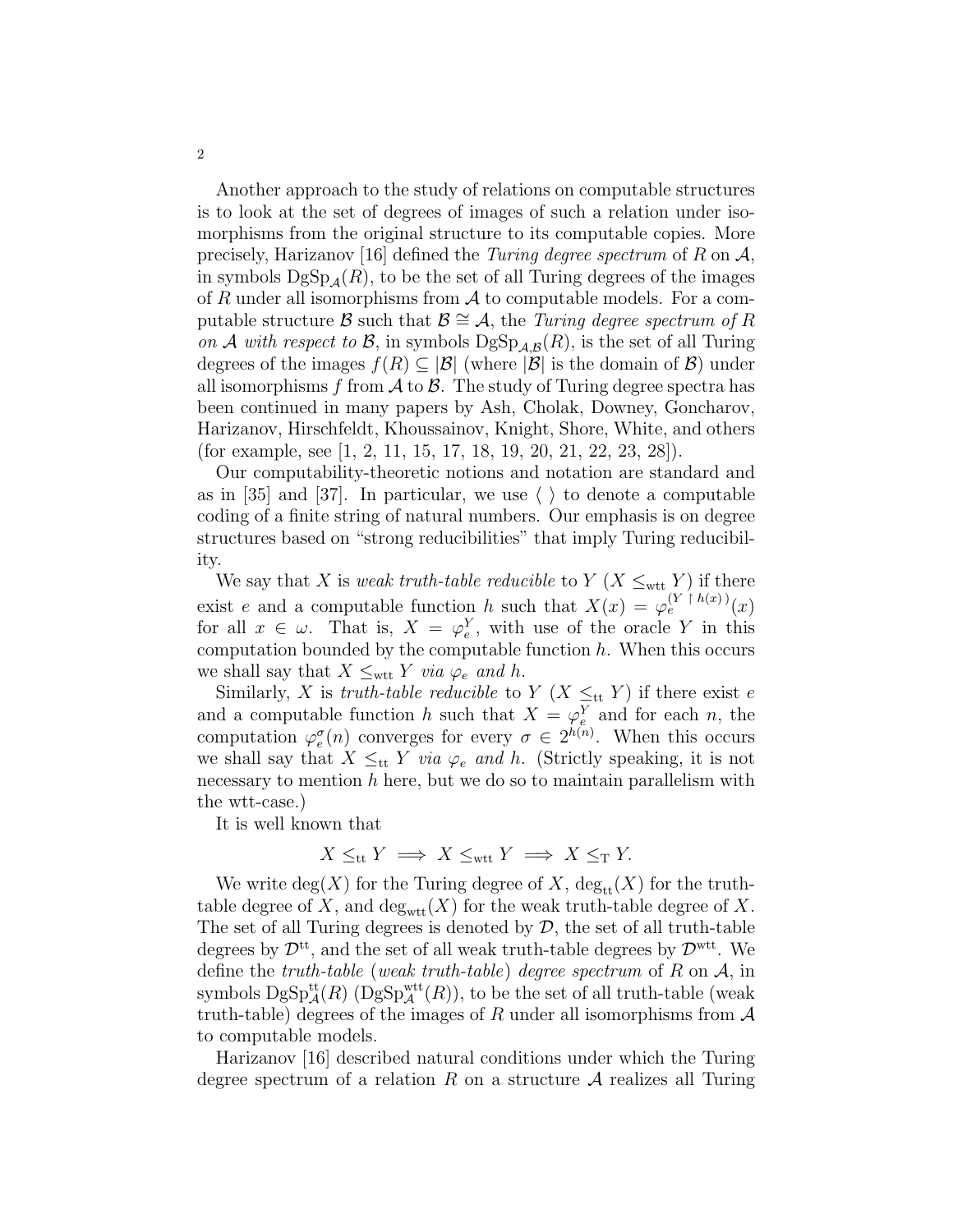degrees. Here we show that these conditions similarly ensure that all tt-degrees appear in the truth-table degree spectrum  $\mathrm{DgSp}_{\mathcal{A}}^{\mathrm{tt}}(R)$  .

We also investigate the wtt-spectrum of relations on computable linear orderings  $\mathcal L$  of order type  $\omega + \omega^*$ . In particular, we consider the set  $\omega_{\mathcal{L}}$ , the  $\omega$ -part of  $\mathcal{L}$ , containing the elements in the universe of  $\mathcal L$  having only finitely many predecessors. We find that, although  $\text{DgSp}_{\mathcal{L}}(\omega_{\mathcal{L}})$  is exactly the collection of  $\Delta_2^0$  degrees, it is not true that  $\mathrm{DgSp}_{\mathcal{L}}^{\mathrm{wtt}}(\omega_{\mathcal{L}}) = \{ \mathbf{a} \in \mathcal{D}^{\mathrm{wtt}} : \mathbf{a} \leq_{\mathrm{wtt}} \mathbf{0}' \}.$  In fact, we construct a c.e. set  $D$  that is not wtt-reducible to any initial segment of any computable scattered linear ordering. To do this, we show that  $D$  is not wtt-reducible to any set that belongs to any countable  $\Pi_1^0$  subset of  $2^\omega$ . We further show that D may be chosen to be of low Turing degree, and we discuss the degrees of such sets D.

Although this result is a negative one, we also obtain a partial positive result: For any  $\Delta_2^0$  set A, there exists a computable linear ordering  $\mathcal L$  of type  $\omega + \omega^*$  so that  $A \leq_T \omega_{\mathcal L} \leq_{\text{tt}} A$ .

#### 2. Uncountable Turing degree spectra

In [16], Harizanov studied uncountable degree spectra, and established natural conditions that are sufficient for  $DgSp_{4}(R)$  to contain all Turing degrees. In [18], Harizanov proved that these conditions are also necessary. Another proof was obtained independently by Ash, Cholak, and Knight in [1].

Let  $\mathcal A$  be a computable structure and let R be an extra relation on A. We will assume, without loss of generality, that  $R$  is unary, since it is well-known that the general case can easily be reduced to that of unary relations. Let B be a computable structure such that  $\mathcal{A} \cong \mathcal{B}$ .

We say that a partial function p from  $|\mathcal{A}|$  to  $|\mathcal{B}|$  is a *finite partial isomorphism* from A to B if p is 1-1,  $dom(p)$  is finite, and for every atomic formula  $\psi = \psi(x_0, \ldots, x_{n-1})$  and every  $a_0, \ldots, a_{n-1} \in \text{dom}(p)$ , we have

$$
\mathcal{A} \models \psi[a_0, \ldots, a_{n-1}] \Longleftrightarrow \mathcal{B} \models \psi[b_0, \ldots, b_{n-1}],
$$

where  $b_0 = p(a_0), \ldots, b_{n-1} = p(a_{n-1})$ . We denote the set of all finite partial isomorphisms from A to B by  $\mathcal{I}_{fin}(\mathcal{A}, \mathcal{B})$ . In [16], the following equivalence relation  $\sim_R$  on  $\mathcal{I}_{fin}(\mathcal{A}, \mathcal{B})$  is defined:

$$
q \sim_R r \iff (\forall b \in \text{ran}(q) \cap \text{ran}(r)) \ [q^{-1}(b) \in R \Leftrightarrow r^{-1}(b) \in R]
$$

$$
\iff (\forall b \in \text{ran}(q) \cap \text{ran}(r)) \ [b \in q(R) \Leftrightarrow b \in r(R)].
$$

**Theorem 2.1** (Harizanov [16]). Let A be a computable structure and R an additional computable relation on A.

(1) The following are equivalent: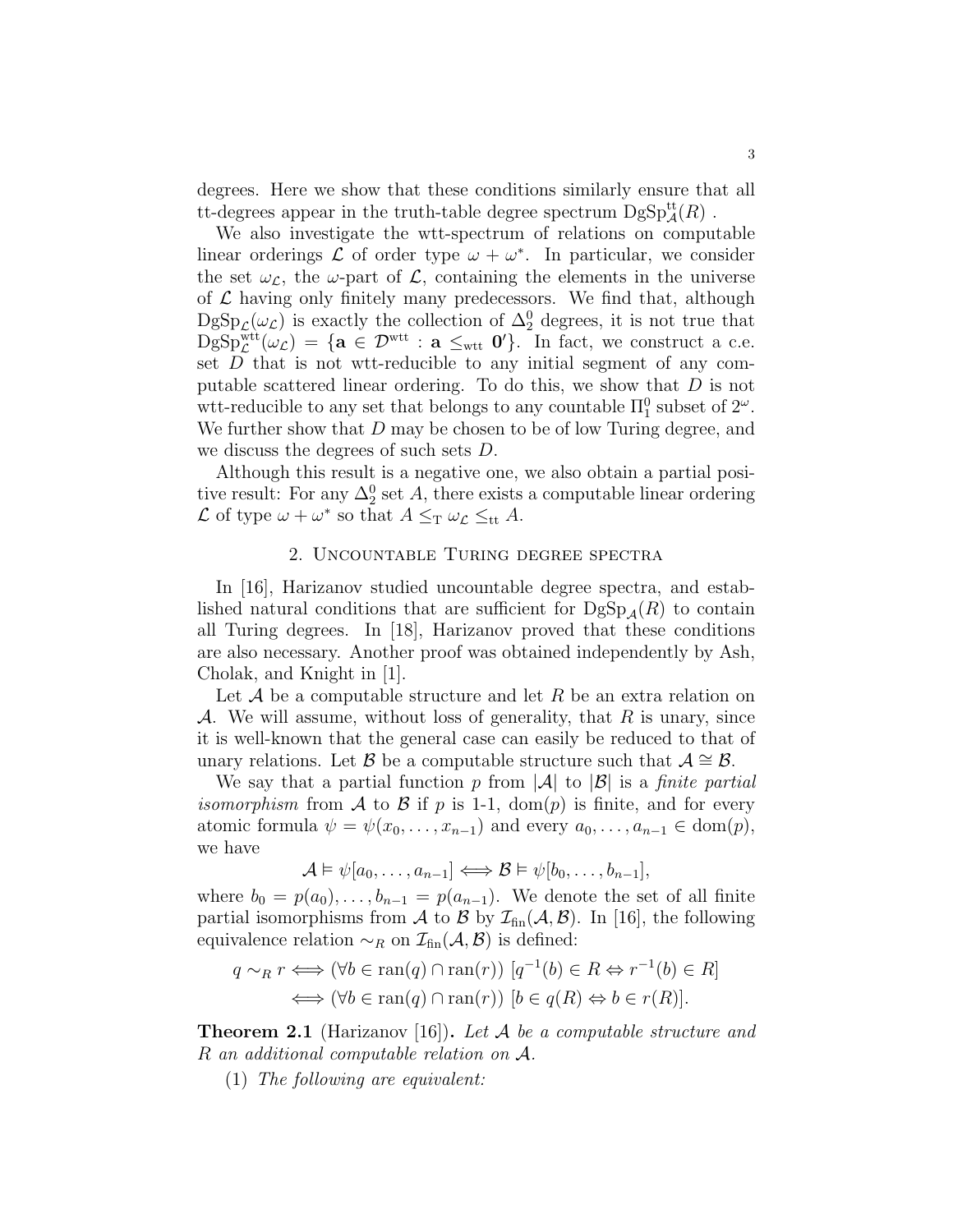- (a)  $\text{DgSp}_A(R)$  is uncountable.
- (b) For every computable model  $\beta$  isomorphic to  $\mathcal{A}$ , the degree spectrum  $\mathrm{DgSp}_{\mathcal{A},\mathcal{B}}(R)$  is uncountable.
- (c) For every computable model  $\beta$  isomorphic to  $\mathcal{A}$ , the degree spectrum  $\mathrm{DgSp}_{\mathcal{A},\mathcal{B}}(R)$  has cardinality  $2^\omega$ .
- (d) For every computable model  $\beta$  isomorphic to  $\mathcal{A}$ , there is a nonempty set  $\mathbb{S} \subseteq \mathcal{I}_{fin}(\mathcal{A}, \mathcal{B})$  such that the following two conditions are satisfied:
	- (i)  $(\forall p \in \mathbb{S})(\forall a \in A)(\forall b \in B)(\exists q \in \mathbb{S})$   $[q \supseteq p \land a \in \mathbb{S}]$ dom $(q) \wedge b \in \text{ran}(q)$ , and
	- (ii)  $(\forall p \in \mathbb{S})(\exists q, r \in \mathbb{S}) [q \supseteq p \land r \supseteq p \land \neg(q \sim_R r)].$
- (2) Let a family  $\mathcal{S} \subseteq \mathcal{I}_{\text{fin}}(\mathcal{A}, \mathcal{B})$  satisfy conditions (i) and (ii) of part (d). Then for every set  $C \subseteq \omega$  such that  $C \geq_T \mathbb{S}$ , there is an isomorphism  $f$  from  $A$  to  $B$  for which we have

$$
C \equiv_T f(R) \oplus \mathbb{S} \equiv_T f \oplus \mathbb{S}.
$$

In particular, if  $\mathbb S$  is computable (or even just c.e.), then we have  $\mathrm{DgSp}_{\mathcal{A},\mathcal{B}}(R) = \mathcal{D}$  and, moreover, for every set  $C \subseteq \omega$ , there is an isomorphism  $f$  from  $A$  to  $B$  such that

$$
C \equiv_T f(R) \equiv_T f.
$$

For example, if  $\mathcal{Q} = (\mathbb{Q}, \leq)$ , where  $\mathbb Q$  is the set of all rational num-For example, if  $\mathcal{Q} = (\mathcal{Q}, \leq)$ , where  $\mathcal Q$  is the set of all rational numbers, and  $R = \{q \in \mathbb{Q} : q < \sqrt{2}\}$ , then  $\text{DgSp}_{\mathcal{Q},\mathcal{Q}}(R) = \mathcal{D}$ . In [16], there are also examples of uncountable Turing degree spectra with  $\mathrm{DgSp}_{\mathcal{A},\mathcal{B}}(R)\neq \mathcal{D}.$ 

**Theorem 2.2** (Ash-Cholak-Knight [1], Harizanov [18]). Let A be a computable structure with an additional computable relation R.

- (1) The following are equivalent:
	- (a)  $\text{DgSp}_A(R) = \mathcal{D}$  and, moreover, for every set  $C \subseteq \omega$ , there is an isomorphism  $f$  from  $A$  onto a computable  $B$  such that

$$
C \equiv_T f(R) \equiv_T f.
$$

(b) For every set C, there is an automorphism  $f$  of  $A$  such that

 $C \equiv_T f(R) \equiv_T f$ .

- (c) There is a nonempty computable (or even c.e.) family  $\mathcal{S} \subset$  $\mathcal{I}_{\text{fin}}(\mathcal{A}, \mathcal{A})$  such that the conditions (i) and (ii) from part (d) of Theorem 2.1 are satisfied.
- (2) Let  $\beta$  be a computable structure isomorphic to  $\mathcal{A}$ . If there is a Turing degree **d** that cannot be obtained in  $\text{DgSp}_{\mathcal{A},\mathcal{B}}(R)$  via an isomorphism of degree **d**, then there is such a degree that is  $\Delta_3^0$ .

4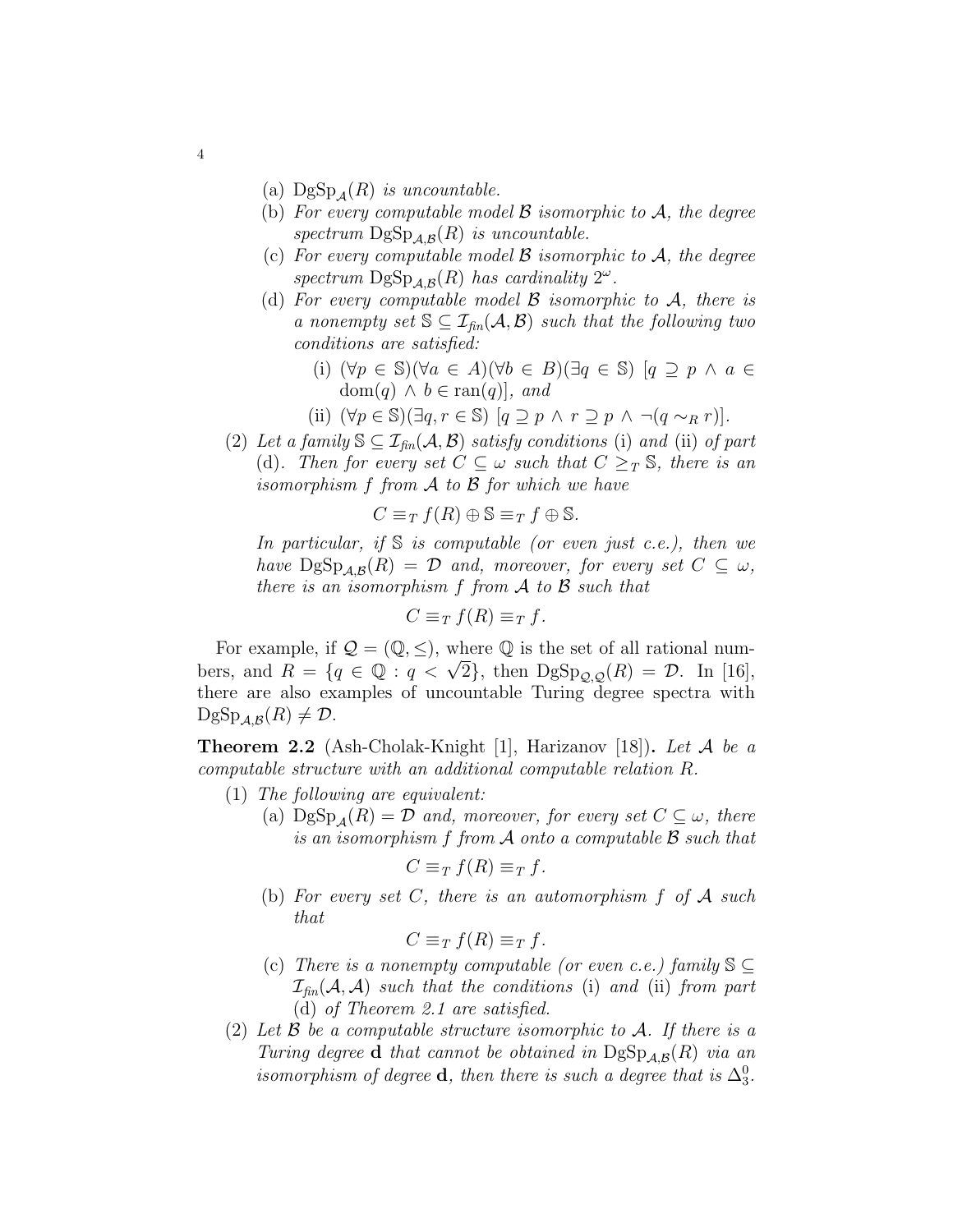#### 3. Countable and uncountable strong degree spectra

We aim to show that if the Turing degree spectrum of a computable relation on a computable structure is as large as possible, then under certain conditions the same is true of the truth-table degree spectrum, and hence also of the wtt-degree spectrum. In particular, we show that when the conditions in Theorem 2.2(1) hold, the images of  $R$ under isomorphisms to computable copies of  $A$  realize all tt-degrees.

**Theorem 3.1.** Let  $A$  be a computable structure, and suppose that  $R$ is a computable relation on A. Assume further that the conditions of part (1) of Theorem 2.2 are satisfied. Then  $\text{DgSp}_{\mathcal{A}}^{tt}(R) = \mathcal{D}^{tt}$ .

Proof. Assume that condition (c) of Theorem 2.2(1) holds, that is, that there is a c.e.  $\mathcal{S} \subset I_{fin}(\mathcal{A}, \mathcal{A})$  satisfying the conditions of Theorem 2.1(1)(d). We will show that for every  $X \in 2^{\omega}$  there is an automorphism  $f_X: \mathcal{A} \to \mathcal{A}$  such that  $X \equiv_{\text{tt}} f_X(R)$ .

To do this, we will construct computable maps  $\mathcal{T} : 2^{<\omega} \to \mathbb{S}$  and  $\mathcal{N}: 2^{&\omega} \rightarrow \omega$ , via the following recursive procedure.

Initialize by setting  $\mathcal{T}(\langle \rangle) = \emptyset$ . Then, given  $\mathcal{T}(\sigma) = r$ , produce  $\mathcal{N}(\sigma)$ ,  $\mathcal{T}(\sigma^0)$ , and  $\mathcal{T}(\sigma^1)$  as follows.

Search effectively for the least  $n \in \omega$  and first  $r_0, r_1 \in \mathbb{S}$  extending r such that  $r_1^{-1}(n) \in R$  and  $r_0^{-1}(n) \notin R$ . Such  $n, r_0, r_1$  must exist by property  $(1)(d)(ii)$  of Theorem 2.1. Let  $\mathcal{N}(\sigma) = n$ .

Then, for  $i = 0, 1$ , effectively find the first  $q_i \supseteq r_i$  in S so that  $dom(q_i)$ contains the least element of A not in dom(r), and ran( $q_i$ ) contains the least element of A not in ran(r). Note that  $q_i$  must exist by property  $(1)(d)(i)$  of Theorem 2.1. Let  $\mathcal{T}(\sigma \hat{i}) = q_i$ .

Now, given  $X \in 2^\omega$ , let

$$
f_X = \bigcup_l \mathcal{T}(X \restriction l).
$$

By construction,  $f_X$  is an automorphism of  $\mathcal{A}$ .

**Lemma 3.2.** For each  $X \in 2^{\omega}$ , we have  $f_X(R) \leq_{tt} X$ .

*Proof.* To decide whether  $m \in f_X(R)$ , find the least l such that  $m \in$ ran $(\mathcal{T}(\sigma))$  for every  $\sigma \in 2^l$ . Then

$$
m \in f_X(R) \iff (\mathcal{T}(X \restriction l))^{-1}(m) \in R.
$$

From this observation we conclude that  $f_X(R) \leq_{\text{tt}} X$  via the algorithm described above and  $h(m) = l$ .

**Lemma 3.3.** For each  $X \in 2^{\omega}$ , we have  $X \leq_{tt} f_X(R)$ .

*Proof.* Given  $X \restriction l = \sigma$ , we have

$$
X \upharpoonright (l+1) = \sigma \upharpoonright 1 \iff \mathcal{T}(\sigma \upharpoonright 1) \subset f_X \iff \mathcal{N}(\sigma) \in f_X(R).
$$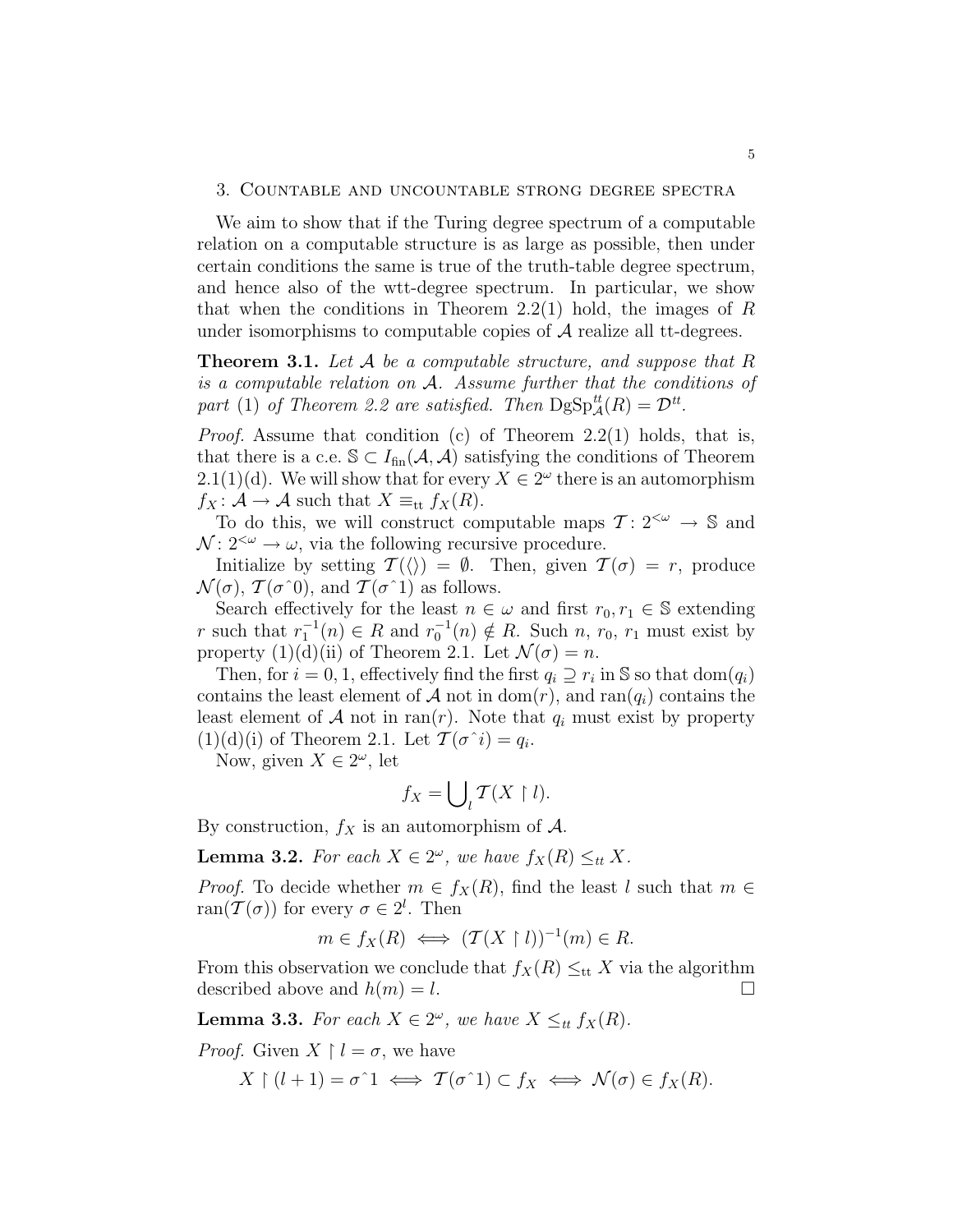Thus X (and indeed  $f_X$ ) may be reconstructed in a tt-way given knowledge of  $f_X(R)$ .

The previous two lemmas establish that  $f_X(R) \equiv_{\text{tt}} X$  so that all tt-degrees are attained in the tt-degree spectrum of  $R$  on  $A$ .

Additionally, the proof of Lemma 3.3 shows that  $f_X \leq_{\text{tt}} f_X(R)$ . We may remark that  $f_X(R)$  is tt-reducible to  $f_X$  within the class of total functions. That is, there is an e so that  $\varphi_e^f$  is a total functional on the class of total functions, and  $\varphi_e^{f_X}$  is the characteristic function of  $f_X(R)$ .

We now consider countable strong degree spectra. Let  $\mathcal{L}_0$  denote some standard computable linear ordering of order type  $\omega + \omega^*$ . For example, let  $|\mathcal{L}_0| = \{a_n\}_{n \in \omega}$  and let  $\prec$  denote the ordering relation of  $\mathcal{L}$ with

$$
a_0 \prec a_2 \prec a_4 \prec \cdots \prec a_5 \prec a_3 \prec a_1.
$$

For any linear ordering  $\mathcal{L} \cong \omega + \omega^*$ , let  $\omega_{\mathcal{L}}$  denote the  $\omega$ -part of  $\mathcal{L}$ . For the linear ordering  $\mathcal{L}_0$  defined above,  $\omega_{\mathcal{L}_0} = \{a_0, a_2, a_4, \ldots\}.$ 

Note that

$$
\mathrm{DgSp}_{\mathcal{L}_0}(\omega_{\mathcal{L}_0})=\{\mathbf{a}:\mathbf{a}\leq \mathbf{0}'\}
$$

(Proposition 3.1 of [18]). To see that  $\mathrm{DgSp}_{\mathcal{L}_0}(\omega_{\mathcal{L}_0}) \subseteq {\{a : a \le 0'\}}$ , let L be any computable linear ordering of order type  $\omega + \omega^*$ , and note that  $\omega_{\mathcal{L}}$  is the set of elements of L with finitely many predecessors and hence is a  $\Sigma_2^0$  set. The complement of this set is also  $\Sigma_2^0$  by a similar argument, and so  $\omega_{\mathcal{L}} \leq_T \emptyset'$ . The reverse inclusion is shown in Theorem 5.2 of [24], which establishes that each nonzero Turing degree  $a \le 0'$ contains an immune, coimmune semirecursive set A. It is shown in Theorem 4.1(iii) of [24] (due to K. Appel and T. McLaughlin) that the semirecursive sets are precisely the initial segments of computable linear orderings. It is easily seen that if a computable linear ordering  $\mathcal L$  has an immune, coimmune initial segment A, then  $\mathcal L$  has order type  $\omega + \omega^*$  and  $\omega_{\mathcal{L}} = A$ . (For example, each element of A has only finitely many predecessors, since otherwise the set of its predecessors would be an infinite c.e. subset of A.) One might hope, in analogy to Theorem 3.1, that the wtt-spectrum of  $\omega_{\mathcal{L}}$  contains all wtt-degrees below that of the halting set,  $\emptyset'$ . This is not true, as we shall see, but the following result goes halfway in that direction.

**Theorem 3.4.** For every  $\Delta_2^0$  set A, there exists a computable linear ordering  $\mathcal L$  of order type  $\omega + \omega^*$  such that  $A \leq_T \omega_{\mathcal L} \leq_{tt} A$ . Furthermore, if A is c.e., we may require in addition that  $\omega_{\mathcal{L}}$  be c.e.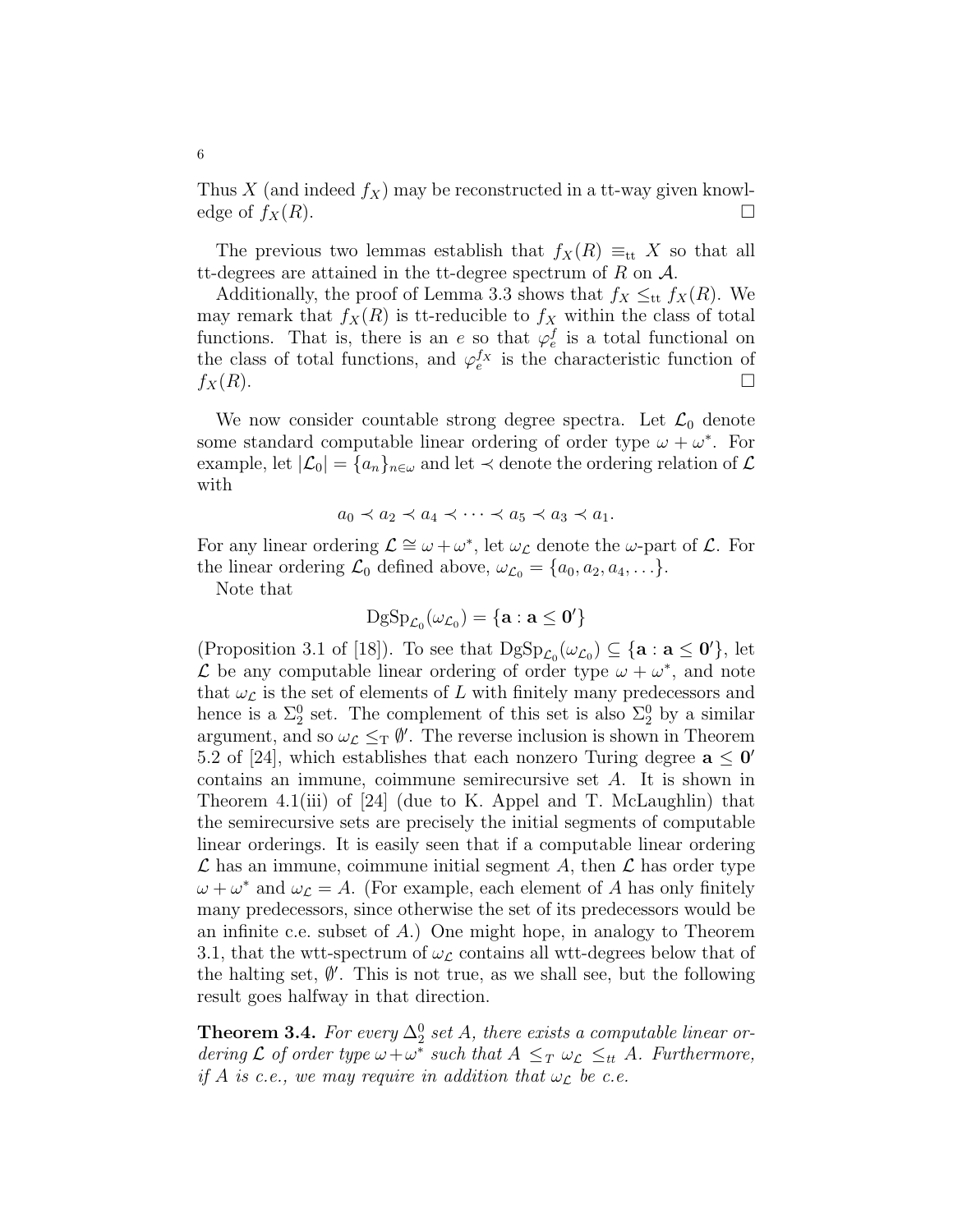Proof. We first apply the construction used to prove Theorem 5.2 of [24], which asserts that every nonzero degree below  $\mathbf{0}'$  contains a semirecursive set that is immune and coimmune. We review this construction here for the convenience of the reader. Define  $r_A = \sum_{n \in A} 2^{-n}$ , and for each x define  $r_x = \sum_{n \in D_x} 2^{-n}$ , where  $D_x$  is the nonempty finite set with canonical index x. Let  $X_0 = \{x : r_x \le r_A\}$ . By the proof of Theorem 3.6 of [24],  $A \equiv_{\text{tt}} X_0$ .

We consider first the case where neither  $X_0$  nor its complement is c.e., so A is *strongly non-c.e.* in the sense of [24]. Since A is  $\Delta_2^0$ , there is a computable function f such that  $\lim_{n\to\infty} r_{f(n)} = r_A$ . Define

$$
X = \{ n : f(n) \in X_0 \} = \{ n : r_{f(n)} \le r_A \}.
$$

Then  $X \leq_m X_0 \leq_{tt} A$ . Also, by Lemma 5.5 of [24],  $A \leq_T X$ . (To apply this lemma, we need the assumption that  $A$  is strongly non-c.e.) By the same lemma, X is semirecursive and bi-immune. Thus, as explained just before the statement of Theorem 3.4, there is a computable linear ordering  $\mathcal L$  of order type  $\omega + \omega^*$  such that  $X = \omega_{\mathcal L}$ . This concludes the proof of the theorem in the case where  $A$  is strongly non-c.e.

Suppose now that  $X_0$  or its complement is c.e. Since each of these sets is tt-equivalent to  $A$  (as mentioned just above), we may use either of these sets in place of A, and thus we may assume without loss of generality that  $A$  is c.e. Thus, the entire proof of the theorem will be complete if we prove it for the c.e. case. Note that we may further assume that A is not computable, since otherwise the theorem is obviously true.

Assuming now that  $A$  is c.e. and noncomputable, we let  $B$  be the Dekker deficiency set of A, that is  $B = \{s | (\exists a \in A_s)(\exists t > s)(\exists b <$  $a)[b \in A_t \wedge b \notin A_s]$  (see [37], Theorem V.2.5). Recall that B is hypersimple. Then the standard proof that  $B \equiv_{\rm T} A$  in fact shows that  $A \leq_{\text{T}} B \leq_{\text{tt}} A$ . Thus, it suffices to construct a computable linear ordering  $\mathcal L$  of order type  $\omega + \omega^*$  such that  $B = \omega_{\mathcal L}$ . It follows from Theorem 3.2 of [24] that  $B$  is semirecursive, and thus, by Theorem 4.1(iii) of [24], that  $B$  is an initial segment of some computable linear ordering  $\mathcal{L}_0$ . Note that the order type of the restriction of  $\mathcal{L}_0$  to  $\overline{B}$ is  $\omega^*$ , since  $\overline{B}$  is immune. We produce  $\mathcal L$  from  $\mathcal L_0$  by 'rearranging' the elements of B so that they will have order type  $\omega$ , while keeping all elements of B below all elements of  $\overline{B}$  and leaving the ordering of elements of  $\overline{B}$  unchanged.<sup>1</sup> In more detail, suppose that we have

<sup>&</sup>lt;sup>1</sup>There is a related result in Theorem 4 of [4], but without degree theoretic considerations. There Barmpalias established that a noncomputable c.e. set is hypersimple and semirecursive if and only if it is the  $\omega$ -part of a computable linear ordering of type  $\omega + \omega^*$ .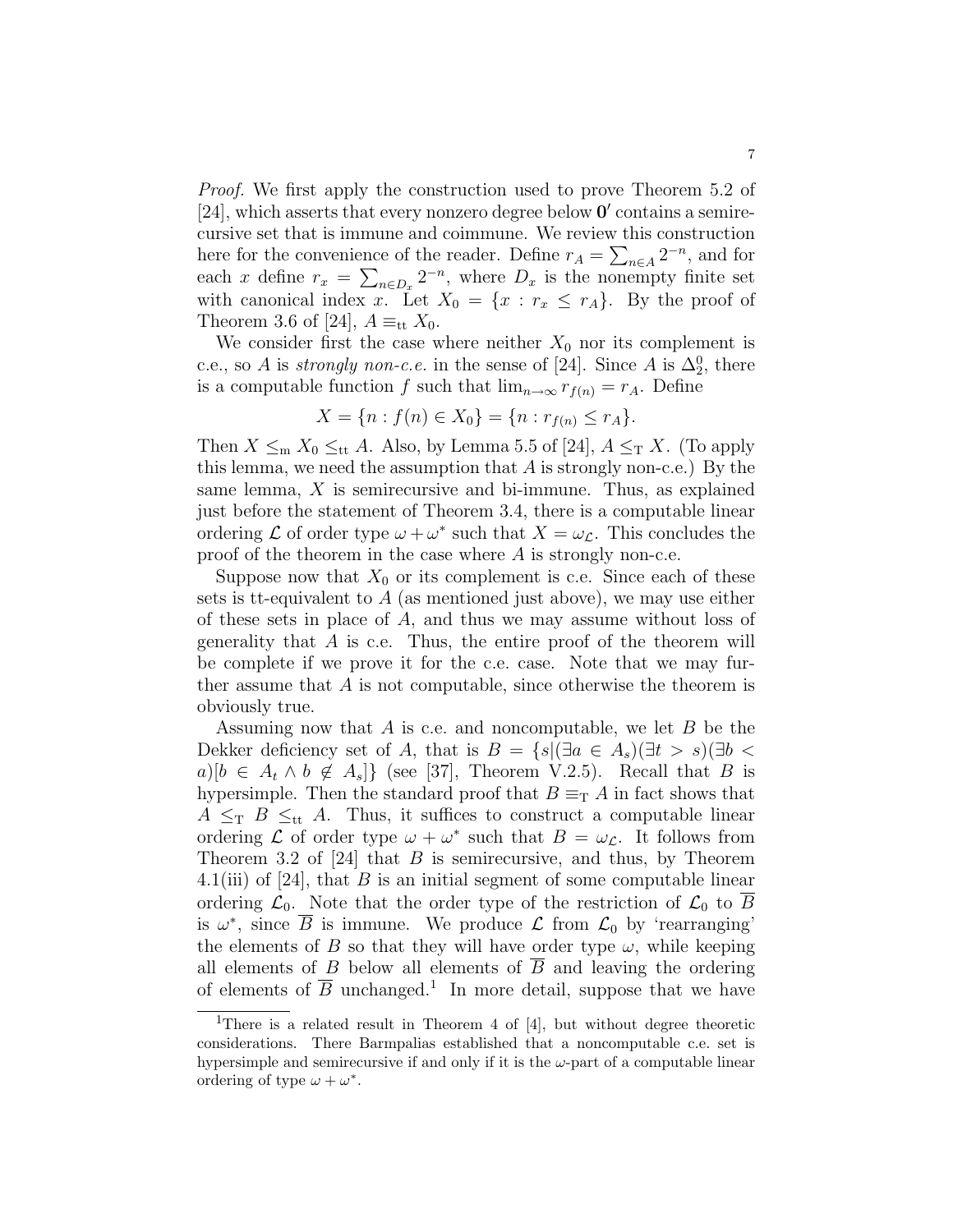defined  $\mathcal L$  on all numbers  $\lt n$ . We now place n among those numbers in the ordering  $\mathcal{L}$ . Let

$$
I(B_n) = \{i < n : (\exists k < n) \ [k \in B_n \ \land \ i \leq_{\mathcal{L}} k] \},
$$

where  ${B_s}_{s\in\omega}$  is a computable enumeration of B. If  $i \in I(B_n)$ , decree that  $i \leq_{\mathcal{L}} n$ . Suppose now that  $i \leq n$  and  $i \notin I(B_n)$ . Then let the ordering of i and n in  $\mathcal L$  be the same as their ordering in  $\mathcal L_0$ .

To see that this construction works, verify by induction on  $n$  that if  $i, j < n$  for  $j \in B$ , and  $i < \mathcal{L}$  j, then  $i \in B$ . If we assume this for n, it follows that  $I(B_n) \subseteq B$ , since each element of  $I(B_n)$  is  $\lt_L$  some element of B. The construction now places n above all elements of  $\mathcal L$ that are in  $B$ , and in the same relative position to elements of  $B$  that are less than n, thus ensuring that if  $n \in B$  then all elements of  $\overline{B}$ appear above it in the ordering. So this downward closure property holds for  $n + 1$ .

Transitivity is also easily verified by showing by induction on  $n$  that  $\mathcal L$  is transitive on {*i* : *i* < *n*}. Finally, if *i* ∈ *B*, then *i* ∈ *B<sub>n</sub>* ⊆ *I*(*B<sub>n</sub>*) for all sufficiently large  $n$ , so, by construction,  $i$  has only finitely many predecessors in  $\mathcal{L}$ .

#### 4. Scattered orderings, ranked sets, and Kolmogorov **COMPLEXITY**

A linear ordering  $\mathcal L$  is *scattered* if it fails to contain a copy of  $\mathbb Q$ . That is, there is no subset  $S \subset |\mathcal{L}|$  so that  $(\mathbb{Q}, \leq_{\mathbb{Q}}) \cong (S, \leq_{\mathcal{L}})$ .

We showed in Theorem 3.4 that for every  $\Delta_2^0$  set A, there exists a computable linear ordering  $\mathcal L$  of order type  $\omega + \omega^*$  such that  $A \leq_T$  $\omega_{\mathcal{L}} \leq_{\text{tt}} A$ . We will now use results from algorithmic information theory to show that this result fails if Turing reducibility is replaced by wttreducibility. In fact we prove a far stronger theorem: there is a c.e. set D that is not wtt-reducible to any initial segment of any scattered linear ordering. The results in this section and the next section were originally proved without using algorithmic information theory. However, the use of algorithmic information theory has greatly simplified the arguments.

The following notion is central to our proof.

**Definition 4.1** ([7]). A real  $f \in 2^{\omega}$  is said to be *ranked* if  $f \in P$  for some countable  $\Pi_1^0$  class  $P \subseteq 2^\omega$ .

There is an extensive literature on ranked sets. See, for example, [7, 8, 10, 29]. It was shown by Kreisel [29] that every ranked set is hyperarithmetic, and it is known that every hyperarithmetic set is Turing reducible to some ranked set. The ranked sets behave particularly well under tt-reducibility, since every set tt-reducible to a ranked set is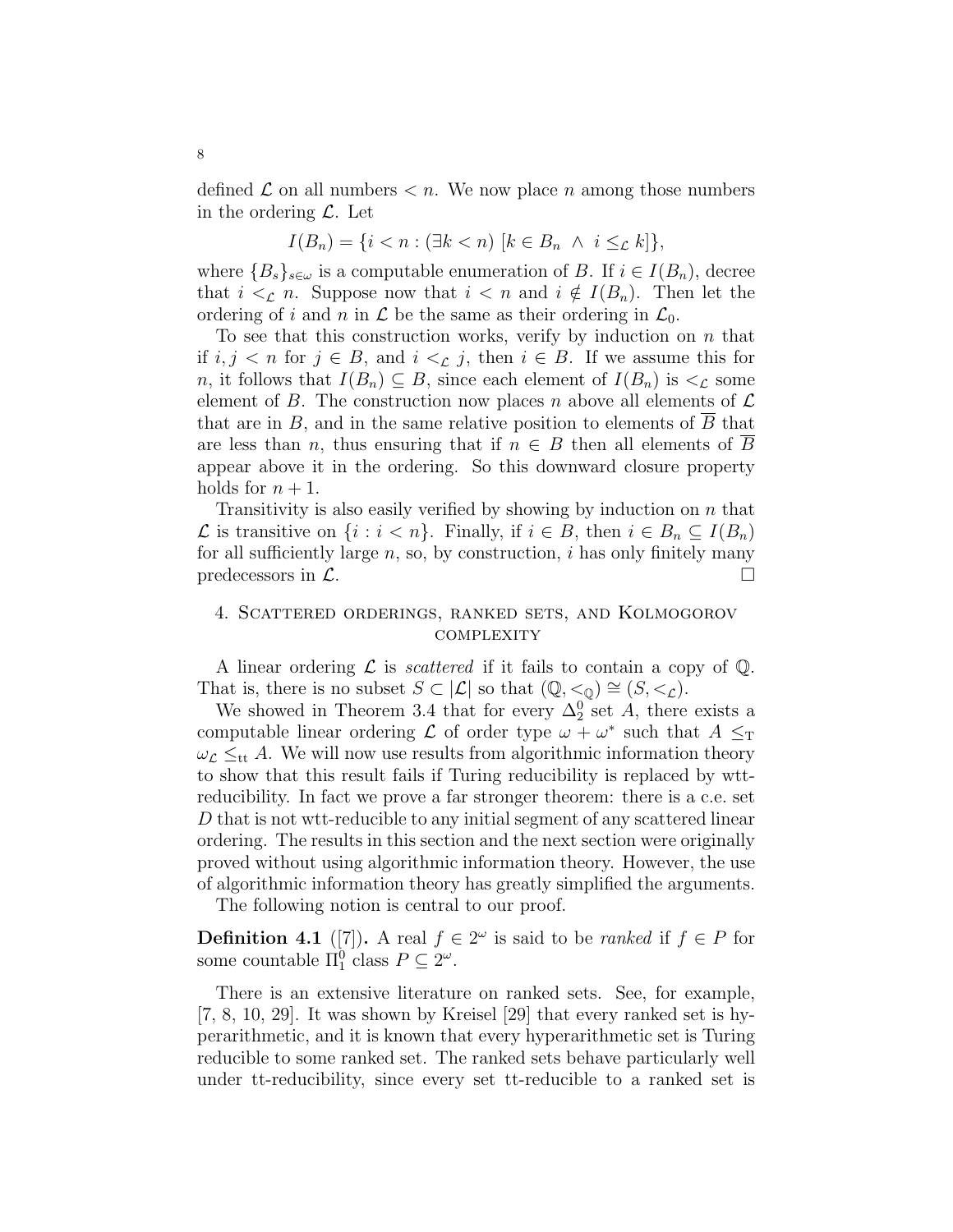ranked (see [8], Lemma 1.2(b)). Since  $\emptyset'$  is not ranked, by [8], Corollary 6.2, it follows from these results of Cenzer and Smith that  $\emptyset'$  is not tt-reducible to any ranked set. We extend this result in Corollary 4.8 from tt-reducibility to wtt-reducibility. However, it will follow from Theorem 5.13 that not every set that is wtt-reducible to a ranked set is itself ranked. The following lemma is known, and is used in the proof of Proposition 4.3 relating ranked sets to initial segments of scattered linear orderings.

### **Lemma 4.2.** Let  $\mathcal{L}$  be a countable linear ordering. Then  $\mathcal{L}$  is scattered iff  $\mathcal L$  has only countably many initial segments.

*Proof.* Assume first that  $\mathcal L$  is not scattered, and let  $S \subseteq |\mathcal L|$  be such that  $(S, \leq_{\mathcal{L}}) \cong (\mathbb{Q}, \leq)$ . Then S has uncountably many initial segments since  $\mathbb Q$  has. For each initial segment I of S, let  $D(I)$  be its downward closure in  $\mathcal L$ . Then  $D(I)$  is an initial segment of  $\mathcal L$ , and D is an injection, so  $\mathcal L$  has uncountably many initial segments.

For the converse, assume that  $\mathcal L$  has uncountably many initial segments. Assume the universe of  $\mathcal L$  is  $\omega$ . We must show that  $\mathcal L$  is not scattered. Let  $\mathcal I$  be the set of initial segments of  $\mathcal L$ . Then  $\mathcal I$  is an uncountable closed set in the Cantor space  $2^\omega$ , and so has a perfect subset J. Let  $T \subseteq 2^{\lt^ \omega}$  be a perfect tree such that  $[T] = \mathcal{J}$ , where  $[T]$  is the set of paths through T. Define an extension-preserving map  $U: 2^{<\omega} \to T$  by recursion in the standard fashion: let  $U(\langle \rangle) = \langle \rangle$ , and for all  $\sigma$ , let  $U(\sigma \hat{\;} \langle 0 \rangle)$  and  $U(\sigma \hat{\;} \langle 1 \rangle)$  be the least incompatible extensions of  $U(\sigma)$  in T. For each  $\sigma \in 2^{<\omega}$ , choose a number  $a_{\sigma}$  on which the strings  $U(\sigma^{\hat{ }}(0))$  and  $U(\sigma^{\hat{ }}(1))$  are defined and disagree. Let  $S = \{a_{\sigma} : \sigma \in 2^{\leq \omega}\}\.$  Then S has the order type of Q under L. First, S has no least or greatest element because  $a_{\sigma}$  lies strictly between  $a_{\sigma^{\hat{}}(0)}$ and  $a_{\sigma^{\wedge}(1)}$  in  $\mathcal{L}$ . To show that S is dense, let  $\mu$  and  $\tau$  be distinct strings in  $2^{&\omega}$ . If  $\mu$  and  $\tau$  are incompatible, let  $\sigma$  be the longest string extended by both  $\mu$  and  $\tau$ . The reader may easily verify that  $a_{\sigma}$  is strictly  $\mathcal{L}$ between  $a_{\mu}$  and  $a_{\tau}$ . If  $\mu$  is a proper extension of  $\tau$ , then either  $a_{\mu}^{\ }_{\ 0\rangle}$ or  $a_{\mu\uparrow(1)}$  is strictly  $\mathcal L$ -between  $a_{\mu}$  and  $a_{\tau}$ .

**Proposition 4.3.** Let  $\mathcal{L}$  be a scattered computable linear ordering. Then every initial segment of  $\mathcal L$  is ranked.

*Proof.* Let P be the class of initial segments of  $\mathcal{L}$ . It is easy to see that P is a  $\Pi_1^0$  class. Since  $\mathcal L$  is scattered, it has only countably many initial segments. Thus P is countable, and every element of P is ranked.  $\square$ 

We denote the (plain) Kolmogorov complexity of a string  $\sigma$  by  $C(\sigma)$ . For a definition of Kolmogorov complexity and a thorough discussion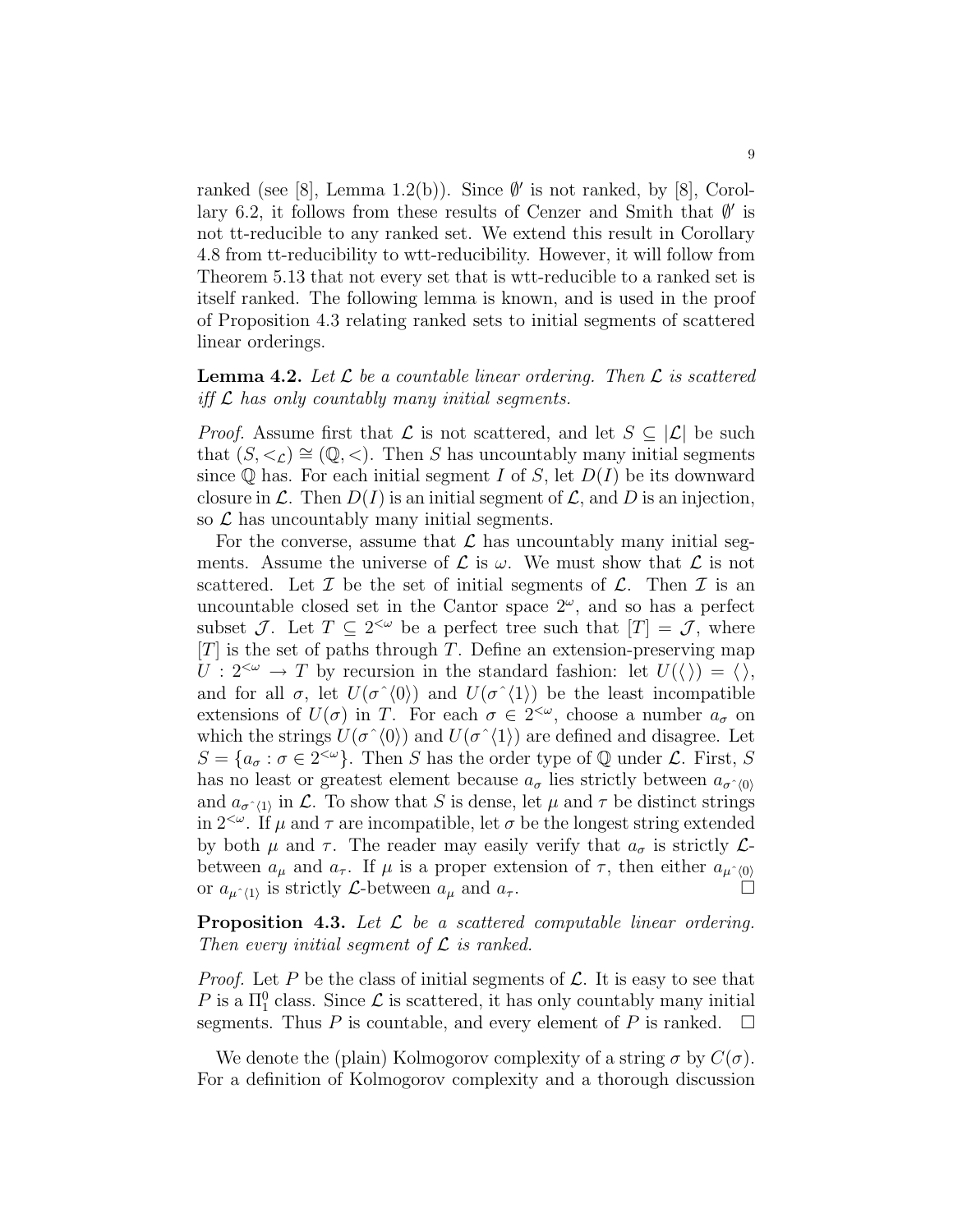of its properties, see [31]. We now introduce the key notion from algorithmic information theory that we will employ.

**Definition 4.4.** An *order* is a computable nondecreasing unbounded function. A set A is *complex* if there is an order q such that

 $\forall n \ C(A \upharpoonright n) \geq q(n).$ 

Recall that a function  $f$  is *diagonally non-computable* (abbreviated by DNC) if for each  $e \in \omega$ , the value of  $\varphi_e(e)$  differs from  $f(e)$  when the former is defined.

Theorem 4.5 (Kjos-Hanssen, Merkle, and Stephan [30]). A set A is complex iff there is a DNC function  $f \leq_{wtt} A$ .

The following corollary can also be proved directly.

Corollary 4.6. The complex sets are closed upwards under wtt-reducibility.

**Theorem 4.7.** Let P be a  $\Pi_1^0$  class with a complex element A. Then P has a perfect  $\Pi_1^0$  subclass Q with  $A \in Q$ .

*Proof.* Let g be an order such that  $\forall n \ C(A \restriction n) \geq g(n)$ . Let

 $Q = \{X \in P : \forall n \ C(X \restriction n) > q(n)\}.$ 

Then  $Q$  is a  $\Pi_1^0$  subclass of  $P$ , and is nonempty, since  $A \in Q$ . However, every element of  $Q$  is complex, so  $Q$  cannot have any isolated elements, since any such element would be computable, and hence not complex. Thus  $Q$  is perfect.

Call a set D superlow if  $D' \leq_{\text{wtt}} \emptyset'$ . This definition is due to Mohrherr [33] (see also Bickford and Mills [6] and Mohrherr [34]), and the concept has been investigated by a number of authors.

#### Corollary 4.8.

- (1) If  $\emptyset' \leq_{wtt} A$ , then A is not ranked, and, in fact, every  $\Pi_1^0$  class P with  $A \in P$  has a perfect  $\Pi_1^0$  subclass  $Q$  with  $A \in Q$ .
- (2) If  $\emptyset' \leq_{wtt} A$ , then A is not an initial segment of any computable scattered linear ordering.
- (3) There is a superlow set  $D$  such that (1) and (2) hold with  $\emptyset'$ replaced by D. Thus, D cannot be wtt-reduced to any ranked set or to any initial segment of any computable scattered linear ordering.

Proof. To prove the first part, simply note that there is a DNC function  $f \leq_{\text{wtt}} \emptyset'$ . The second part follows at once from the first part and Proposition 4.3. To prove the third part, recall that the {0, 1}-valued

10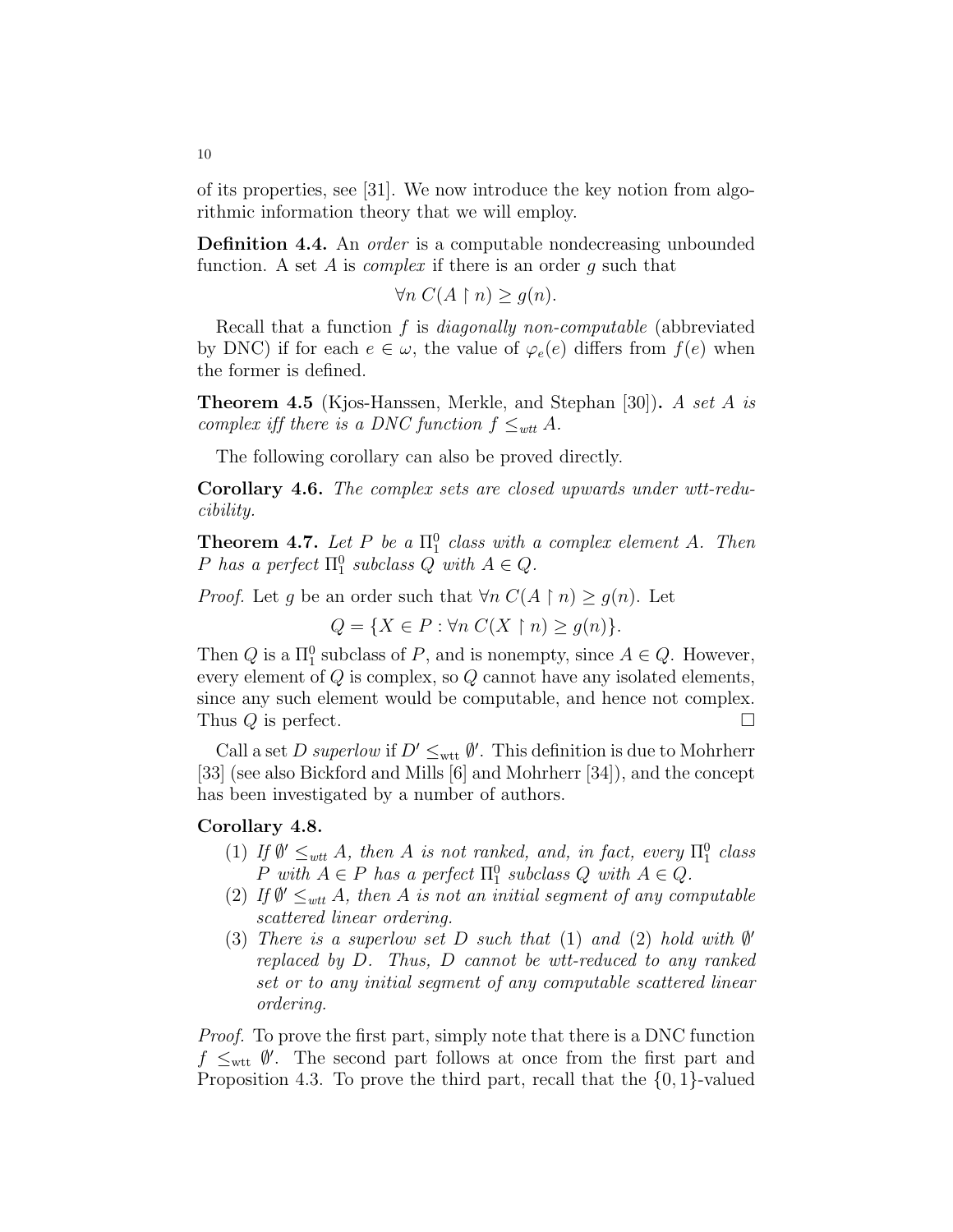DNC functions form a nonempty  $\Pi_1^0$  class in  $2^{\omega}$ . The proof of the Low Basis Theorem (see [27]) shows that every such class has a superlow element.  $\Box$ 

We now prove a strengthened version of part (2) of Corollary 4.8.

Corollary 4.9. If  $\emptyset'$  is wtt-reducible to an initial segment of a computable linear ordering  $\mathcal{L}$ , then  $|\mathcal{L}|$  has a subset  $S \leq_T \emptyset'$  such that  $(S, <_{\mathcal{L}}) \cong (\mathbb{Q}, <).$ 

*Proof.* Let  $\mathcal{L}$  be a computable linear ordering and suppose that  $\emptyset' \leq_{\text{wtt}}$ A, where A is an initial segment of  $\mathcal{L}$ . Let P be the  $\Pi_1^0$  class of all initial segments of  $\mathcal{L}$ . By Corollary 4.8, P has a perfect  $\Pi_1^0$  subclass  $Q$ . Let T be the set of all strings in  $2^{<\omega}$  that can be extended to elements of Q. Then T is a perfect tree and clearly  $T \leq_T \emptyset'$ . So the proof of Lemma 4.2 yields  $S \leq_T \emptyset'$  such that  $S \subseteq |{\mathcal{L}}|$  and  $(S, <_{\mathcal{L}}) \cong ({\mathbb{Q}}, <)$ .  $\Box$ 

The following result is a modified converse to Corollary 4.9.

**Proposition 4.10.** Suppose that a computable linear ordering  $\mathcal{L}$  has a computable subset S such that  $(S, \leq_{\mathcal{L}}) \cong (\mathbb{Q}, \leq)$ . Then for every set  $D \subseteq \omega$  there is an initial segment I of  $\mathcal L$  such that  $I \equiv_{tt} D$ .

*Proof.* We can assume that the universe of  $\mathcal L$  is  $\omega$ . For numbers  $l <_{\mathcal L} r$ , let  $(l, r)$  denote the set of all z such that  $l \leq_{\mathcal{L}} z \leq_{\mathcal{L}} r$ . When we say that a triple  $x, y, z$  of natural numbers is the least one with a certain property, we mean that it is the triple for which  $\langle x, y, z \rangle$  is least among those with the given property.

We build  $I$  by stages. At each stage  $n$ , we will choose elements  $l_n, x_n, r_n$  of S with  $l_n < \mathcal{L}$   $x_n < \mathcal{L}$   $r_n$  in such a way that  $n \notin (l_n, r_n)$ . At the beginning of stage  $n + 1$ , the value of  $I(z)$  will have been decided iff  $z \notin (l_n, r_n)$ . We will then decide the value of  $I(x_n)$  depending on whether  $n \in D$ .

Stage 0. Let  $l_0, x_0, r_0$  with  $l_0 < \mathcal{L}$   $x_0 < \mathcal{L}$   $r_0$  be the least triple of elements of S such that  $0 \notin (l_0, r_0)$ . Declare that every  $z \leq_{\mathcal{L}} l_0$  is in I, and that every  $z \geq_{\mathcal{L}} r_0$  is not in I.

Stage  $n+1$ . Given  $l_n <_{\mathrel{{\mathcal L}}} x_n <_{\mathrel{{\mathcal L}}} r_n$ , we have the following cases.

- (1) Suppose  $n \in D$ . Let  $l_{n+1}, x_{n+1}, r_{n+1}$  with  $l_{n+1} <_{\mathcal{L}} x_{n+1} <_{\mathcal{L}} r_{n+1}$ be the least triple of elements of  $S \cap (l_n, r_n)$  such that  $n + 1 \notin$  $(l_{n+1}, r_{n+1})$  and  $x_n < \mathcal{L} l_{n+1}$ .
- (2) Suppose  $n \notin D$ . Let  $l_{n+1}, x_{n+1}, r_{n+1}$  with  $l_{n+1} <_{\mathcal{L}} x_{n+1} <_{\mathcal{L}} r_{n+1}$ be the least triple of elements of  $S \cap (l_n, r_n)$  such that  $n + 1 \notin$  $(l_{n+1}, r_{n+1})$  and  $r_{n+1} <_{\mathcal{L}} x_n$ .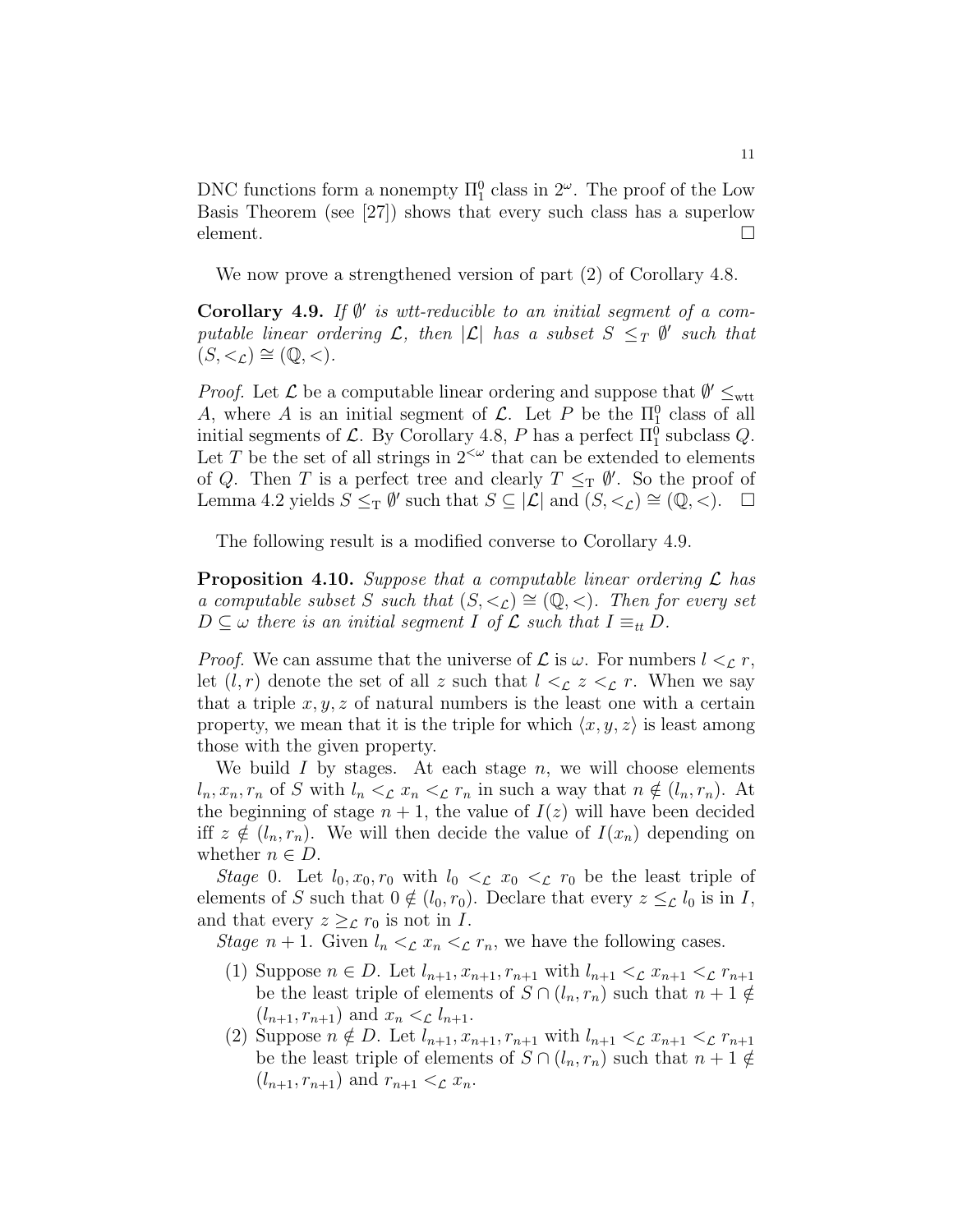In either case, declare that every  $z \leq_{\mathcal{L}} l_{n+1}$  is in I, and that every  $z \geq_{\mathcal{L}} r_{n+1}$  is not in I. Note that this action ensures that  $I(n+1)$  is decided at this stage, and that  $x_n \in I$  iff  $n \in D$ .

This completes the construction.

Since the value of  $I(n + 1)$  is decided at stage  $n + 1$ , we have a functional  $\Psi$  such that  $I = \Psi^D$ . Furthermore,  $\Psi$  is total, so  $I \leq_{tt} D$ .

In the other direction, consider the functional  $\Psi$  defined as follows on oracle Y. First, let  $\Psi^{Y}(0) = Y(x_0)$ . Given  $\Psi^{Y}(0), \ldots, \Psi^{Y}(k)$ , run the above construction up to stage  $k+1$ , with  $\Psi^{Y}$  in place of D. (That is, replace the question of whether  $n \in D$  by the question of whether  $\Psi^{Y}(n) = 1$ .) This process yields a value for  $x_{k+1}$ . Now let  $\Psi^{Y}(k+1) = Y(k+1)$ . It is easy to check that  $\Psi^{I} = D$ . Since  $\Psi$  is total,  $D \leq_{tt} I$ .

It is natural to ask whether there is a low (or superlow) c.e. set C such that C cannot be wtt-reduced to any ranked set. The methods of this section do not suffice to answer this question because they depend on making C complex. If C is complex and c.e., then, by Theorem 4.5, there is a DNC function  $f \leq_{\text{wtt}} C$ , and it follows from the proof of the Arslanov Completeness Theorem (see [37], Theorem 5.1 on p. 88) that C is wtt-complete. We answer the above question (for lowness) in the next section by using a refinement of the method of this section.

#### 5. Degrees of c.e. sets not wtt-reducible to ranked sets

In this section we show that there is a low c.e. set D that is not wtt-reducible to any initial segment of any scattered computable linear ordering. As we have seen, the initial segments of a computable linear ordering form a  $\Pi_1^0$  class, so we can prove this result using computable trees. We will use the concepts given in the next definition.

**Definition 5.1.** We shall say that a (possibly finite) sequence  $A =$  $\langle \sigma_0, \sigma_1, \ldots \rangle \subset 2^{<\omega}$  is a transversal of a given tree  $T \subset 2^{<\omega}$  if every  $f \in [T]$  extends some  $\sigma_i$ .

Given  $p \in \omega$ , a transversal A of T is an  $(i, p)$ -converging transversal of T if  $|\sigma_k| \geq \varphi_i(\langle p, k \rangle)$  for every  $\sigma_k \in A$ .

The next theorem is the key fact about  $(i, p)$ -converging transversals that we will need. In its proof, we will use the following known sufficient condition for a set X be be complex (as usual, we use  $C$  to denote Kolmogorov complexity): If there is a computable function  $f$  such that

$$
\forall k \ C(X \upharpoonright f(k)) \geq k,
$$

then  $X$  is complex (see [30] for a proof of this fact).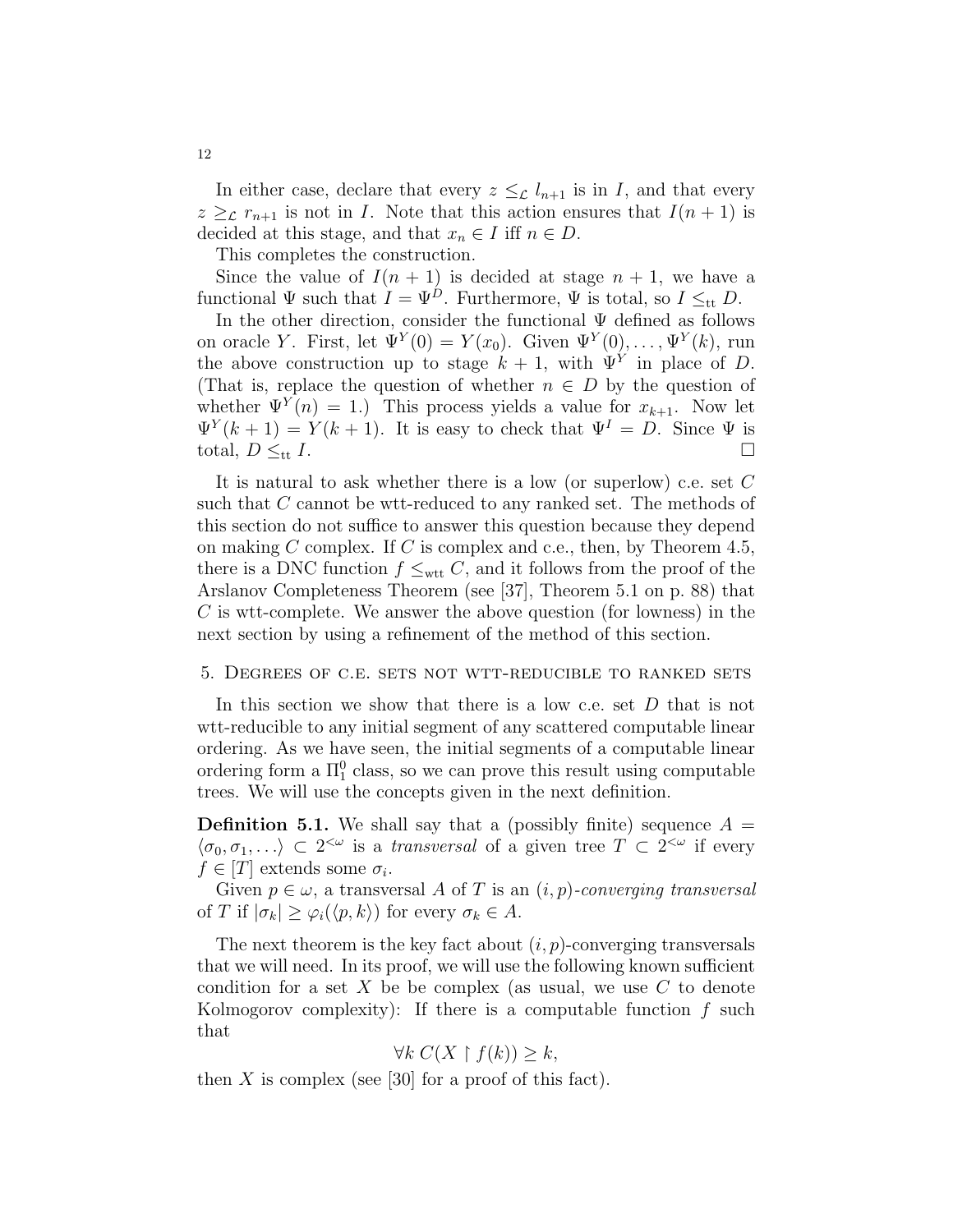**Theorem 5.2.** Let T be a computable tree such that  $[T]$  has no perfect  $\Pi_1^0$  subclass, and let  $\varphi_i$  be total. Then for every p, the tree T has a finite  $(i, p)$ -converging transversal.

*Proof.* Fix p. Define the (noneffective) sequence  $\sigma_0, \sigma_1, \ldots$  as follows. Split  $\omega$  into blocks  $I_0 < I_1 < \cdots$  with  $|I_k| = 2^k$ . Let  $f(k) =$  $\max_{n\in I_k} \varphi_i(\langle p,n\rangle)$ . For each k and each  $n \in I_k$  in numerical order, choose  $\sigma_n$  to be the string of length  $f(k)$  with least Kolmogorov complexity among the strings not yet chosen, breaking ties by taking the leftmost string. Note that, by the definition of  $f$ , for every  $n$  we have  $|\sigma_n| \geq \varphi_i(\langle p,n \rangle).$ 

Since there are at most  $2^k - 1$  strings of Kolmogorov complexity  $\langle k, \text{ every such string of length } f(k) \text{ is } \sigma_n \text{ for some } n \in I_k.$  Thus, if  $C(X \restriction f(k)) < k$ , then X extends some  $\sigma_n$ . So if X does not extend any  $\sigma_n$  then it is complex, and hence not in [T], by Theorem 4.7. Thus  $\sigma_0, \sigma_1, \ldots$  is a transversal of T, which must, therefore, by compactness, have a finite initial subsequence  $\sigma_0, \ldots, \sigma_m$  that is also a transversal. This sequence is an  $(i, p)$ -converging transversal.

Before proving the main result of this section, we reprove part (1) of Corollary 4.8 using transversals. More precisely, we show that there exists a c.e. set  $D$  that is not wtt-reducible to any ranked real. Later we will discuss how to make D low.

**Theorem 5.3.** There exists a c.e. set D that is not wit-reducible to any ranked real. That is, the wtt-cone above  $D$  is disjoint from every countable  $\Pi_1^0$  class. In fact, every  $\Pi_1^0$  class that contains an element  $\geq_{wtt} D$  has a perfect  $\Pi_1^0$  subclass.

The following corollary is an immediate consequence of Theorem 5.3 and Proposition 4.3.

Corollary 5.4. There exists a c.e. set D that is not wtt-reducible to any initial segment of any computable scattered linear ordering.

For the following discussion, let  $\{T_j\}_{j\in\omega}$  be a fixed effective enumeration of all c.e. subtrees of  $2<sup>{\omega}</sup>$ .

Proof of Theorem 5.3. The desired set D will be the union of uniformly c.e. sets  $D_{eij} \subset \{ \langle e, i, j, k \rangle \}_{k \in \omega}$  constructed below. To assist in constructing  $D_{eij}$ , we will attempt to find a finite transversal  $A_{eij}$  of  $T_j$ . Given the sth approximation  $D_{eij}^s$  to  $D_{eij}$ , we produce  $D_{eij}^{s+1}$  as follows.

Construction of D. Step 1. Define the transversals.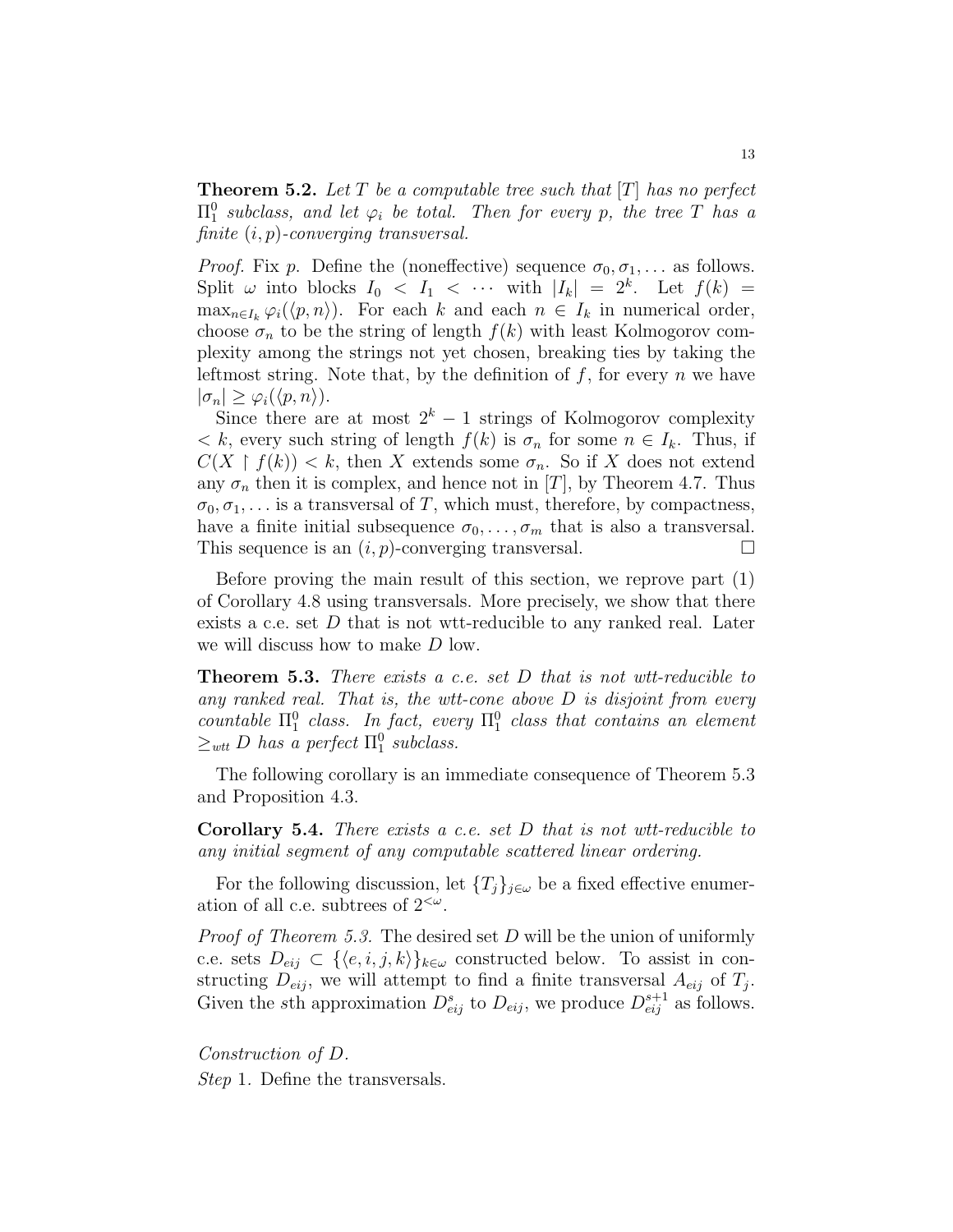If  $A_{eij}$  has not been defined by stage s, determine whether there exists some  $A = \langle \sigma_0, \sigma_1, \ldots, \sigma_M \rangle \in (2^{\leq s})^{\leq \omega}$  with  $M \leq s$  known to be an  $(i, \langle e, i, j \rangle)$ -converging transversal of  $T_j$ . That is,

- (1) for every  $\sigma_k \in A$ , the computation  $\varphi_{i,s}^{\sigma_k}(\langle e, i, j, k \rangle)$  converges to a value  $\leq |\sigma_k|$ ; and
- (2) there exists  $L \leq s$  such that  $T_j^s$  converges on every  $\rho \in 2^L$ , and every  $\rho \in (2^L \cap T_j)$  extends some  $\sigma_k \in A$ .

If there is such an A, let  $A_{eij}$  be the least such. Otherwise,  $A_{eij}$  remains undefined, so  $D_{eij}^{s+1} = D_{eij}^s = \emptyset$ .

Step 2. Enumerate elements into  $D_{eij}$ .

Given that  $A_{eij} = \langle \sigma_0, \sigma_1, \ldots \rangle$  has been defined by stage s, enumerate  $\langle e, i, j, k \rangle$  into  $D_{eij}$  if and only if  $\varphi_{e,s}^{\sigma_k}(\langle e, i, j, k \rangle) = 0$ .

This ends the construction. From Theorem 5.2 we may readily derive the conclusion of Theorem 5.3 as follows: Fix j such that  $T_j$  is total and does not have a perfect  $\Pi_1^0$  subclass, and let  $\beta$  be an infinite path of T. Assume that  $D \leq_{\text{wtt}} \beta$  via  $\varphi_e$  with use bounded by  $\varphi_i$ . Note that  $\varphi_i$  is total. Applying Theorem 5.2 with  $p = \langle e, i, j \rangle$ , it follows that  $A_{eij}$ will eventually be defined. As  $A_{eij}$  is a transversal of  $T_j$ , some  $\sigma_k \in A_{eij}$ must lie on  $\beta$ . Let  $n = \langle e, i, j, k \rangle$ . Observe that

$$
\varphi_e^{\beta}(n) = \varphi_e^{\beta \upharpoonright \varphi_i(n)}(n) = \varphi_e^{\sigma_k}(n).
$$

Therefore,

$$
\varphi_e^{\beta}(\langle e,i,j,k\rangle) = 1 \iff \varphi_e^{\sigma_k}(\langle e,i,j,k\rangle) = 1,
$$

but, by construction,

$$
\langle e,i,j,k\rangle \in D \iff \langle e,i,j,k\rangle \in D_{\text{eij}} \iff \varphi_e^{\sigma_k}(\langle e,i,j,k\rangle) = 0.
$$

We conclude that  $D \nleq_{\text{wtt}} \beta$  via  $\varphi_e$  and  $\varphi_i$ . — Первый процесс в постановки программа в серверном становки производительно становки производительно станов<br>В серверном становки производительно становки производительно становки производительно становки производительн

Next, we will show that the set  $D$  of Theorem 5.3 can be chosen to be low. One might attempt to do this by adding permitting to the proof of Theorem 5.3 to show that  $D$  can be chosen to be Turing reducible to any given non-computable c.e. set. However, problems arise because multiple permissions are required to meet a given requirement. In fact, the following proposition shows that it is impossible to strengthen Theorem 5.3 in this fashion.

**Proposition 5.5.** There is a non-computable c.e. set A such that every set  $D \leq_T A$  is wtt-reducible to a ranked set, and, in fact, to the  $\omega$ -part of a computable linear ordering of order type  $\omega + \omega^*$ .

14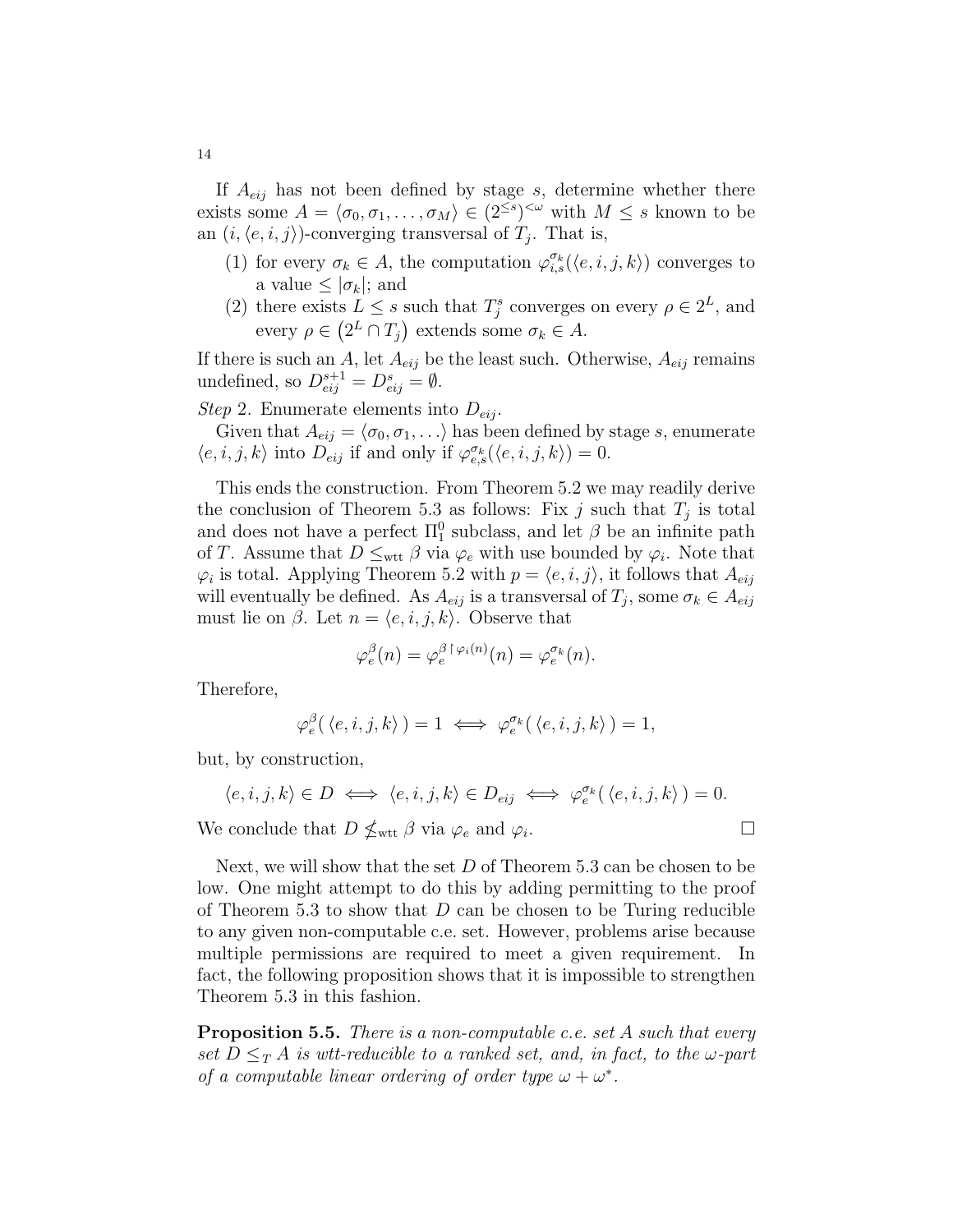Proof. Let A be a non-computable c.e. set of strongly contiguous degree, i.e., the Turing degree of A consists of a single wtt-degree. Such a set exists by  $[9]$ ,  $(2.1)'$ . Every c.e. Turing degree contains a c.e. set that is the  $\omega$ -part of a computable linear ordering of order type  $\omega + \omega^*$ (Example 2.4 in [17], or by Theorem 3.4 in this article). Thus we may assume, without loss of generality, that A has this property. Since the Turing degree of A is strongly contiguous, it follows easily that every set Turing reducible to  $A$  is wtt-reducible to  $A$ , and hence to a set that is the  $\omega$ -part of a computable linear ordering of order type  $\omega + \omega^*$ .  $\Box$ 

Although the proof of Theorem 5.3 does not mix with ordinary permitting, it would be routine to add steps to ensure that  $D$  meets the usual lowness requirements. Instead of writing out the details of this argument, we define a class  $A$  of degrees that includes some low c.e. degrees such that all (c.e.) elements of  $A$  compute a (c.e.) set D that satisfies the conclusion of Theorem 5.3. A natural candidate for  $A$  is the set of array non-computable degrees (see [13, 14]), since these are often well-suited to arguments that require multiple permitting. However, it seems unlikely that they provide sufficient permissions to carry out the proof of Theorem 5.3. Instead, we consider a uniform version of array non-computability, and degrees with this property will indeed provide sufficient permissions.

In working with the definition below, it will be useful to notice the well-known fact that when  $f: \omega \to \omega$  is a (total) function,  $f \leq_{\text{wtt}} \emptyset'$  iff f is  $\omega$ -c.e., that is, there are computable functions  $h(\cdot, \cdot)$  and  $p(\cdot)$  such that  $f(n) = \lim_{s} h(n, s)$  for all n, and

$$
|\{s : h(n, s) \neq h(n, s + 1)\}| \leq p(n).
$$

Additionally, there exists a uniformly  $\Delta_2^0$  enumeration  $\{f_e\}_{e \in \omega}$  of all functions that are wtt-reducible to  $\emptyset'$ .

**Definition 5.6.** (i) A degree **d** is array non-computable (or  $ANC$ ) if for each  $f \leq_{\text{wtt}} \emptyset'$  there is a **d**-computable function g such that f does not dominate q. (That is,  $q(n) > f(n)$  for infinitely many n.)

If a degree is not *ANC*, then it is called *array computable*.

(ii) A degree **d** is *uniformly ANC* if there is a fixed **d**-computable function g that is not dominated by any  $f \leq_{\text{wtt}} \emptyset'$ .

Schaeffer [36], Proposition 6.3, showed that every superlow degree is array computable. It follows from this fact and Corollary 4.8 that there is a set D of array computable degree  $\bf d$  such that D is not wtt-reducible to any ranked set.

Downey, Greenberg, and Weber [12] introduced a closely related class of c.e. degrees, called the totally  $\omega$ -c.e. degrees, which are naturally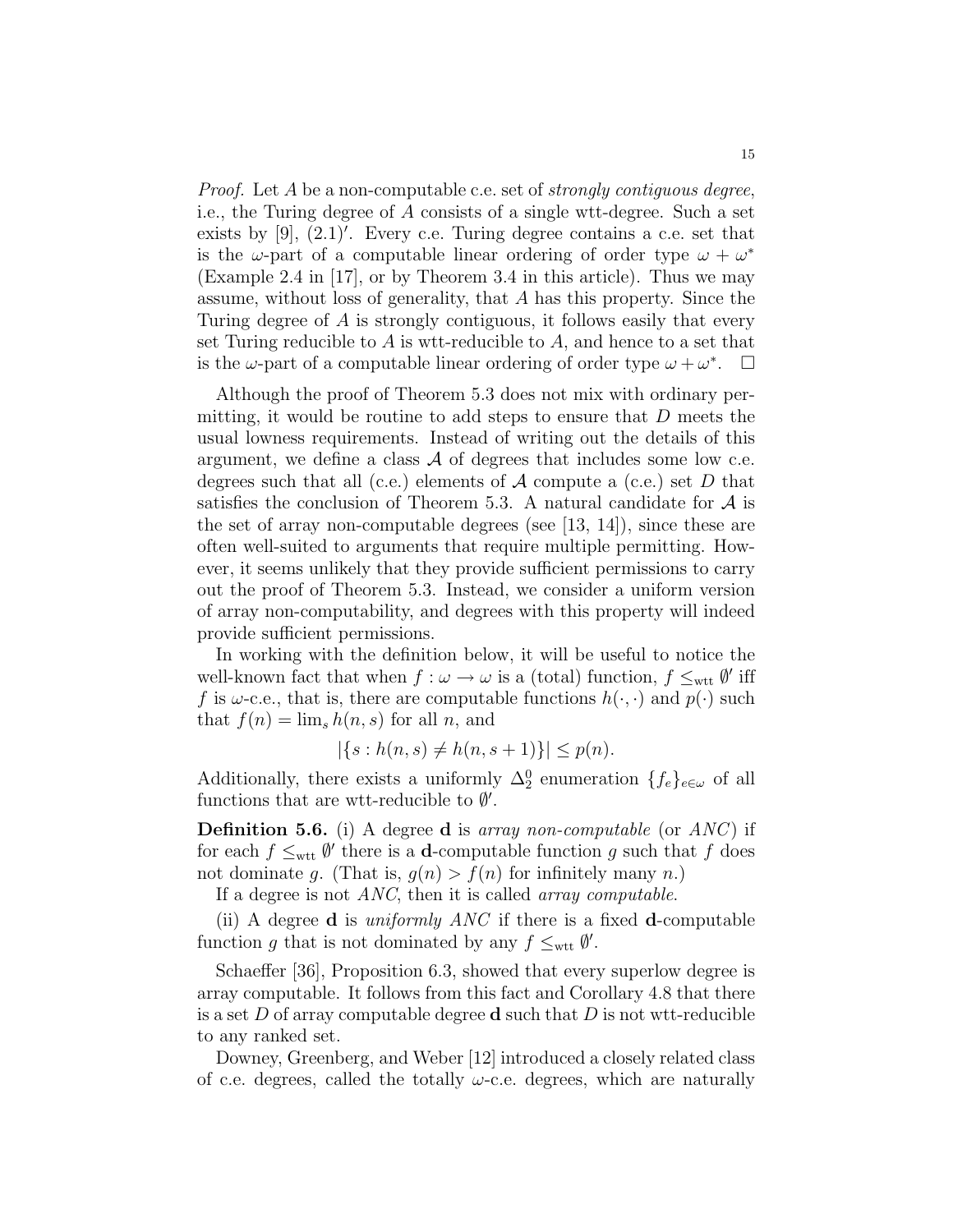definable in the c.e. degrees. This class is meant to capture a certain notion of "multiple permitting" involved in constructions such as that of a critical triple of c.e. degrees. (See [12] for further discussion of such constructions.) A degree **d** is *totally*  $\omega$ -*c.e.* if every **d**-computable function is wtt-computable in  $\emptyset'$ . Downey (personal communication) pointed out that, for c.e. degrees, the notions of being totally  $\omega$ -c.e. and being not uniformly ANC coincide. The following proof was provided to us by Downey and Greenberg (personal communication).

**Theorem 5.7.** Let **d** be a c.e. degree. Then **d** is totally  $\omega$ -c.e. iff **d** is not uniformly ANC.

*Proof.* Let **d** be totally  $\omega$ -c.e. Then every **d**-computable function f is wtt-computable in  $\emptyset'$ , and hence dominated by a function that is wttcomputable in  $\emptyset'$ . So **d** is not uniformly ANC. (This direction does not require d to be c.e.)

Now let **d** be c.e. and not uniformly ANC. Let  $q$  be **d**-computable. Let  $D \in \mathbf{d}$  be c.e. and let  $\Phi$  be a Turing functional such that  $\Phi^D = q$ . Let  $h(n)$  be the least stage s such that  $\Phi^D(n)[s] \downarrow$  with a D-correct computation. Since h is **d**-computable, it is dominated by some  $f \leq_{\text{wtt}}$  $\emptyset'$ . For each n, we have  $g(n) = \Phi^D(n)[f(n)]$ , from which it follows that  $g \leq_{\text{wtt}} f \leq_{\text{wtt}} \emptyset'$ .

Of course, every uniformly ANC degree is ANC. On the other hand, it was shown in [12] that the array computable c.e. degrees are properly contained in the totally  $\omega$ -c.e. degrees. Thus, by Lemma 5.7, there are c.e. ANC degrees that are not uniformly ANC. Still, many results about uniformly ANC degrees are similar to those about ANC degrees.

Recall that a degree **d** is in  $\overline{GL_2}$  if  $d'' > (d \cup 0')'$ . It is remarked in Proposition 1.2 of [14] that every degree in  $\overline{GL_2}$  is ANC, and this result extends easily to the analogous result for uniformly ANC degrees.

**Proposition 5.8.** Let  $d \in \overline{GL_2}$ . Then  $d$  is uniformly ANC. In particular, every degree  $d \leq 0'$  that is not low<sub>2</sub> is uniformly ANC.

*Proof.* Recall that, since  $\mathbf{d} \in \overline{GL_2}$ , there is no **0'**-computable function that dominates every **d**-computable function. Let  $\{f_e\}_{e \in \omega}$  be a  $\Delta_2^0$ enumeration of all functions that are wtt-reducible to  $\emptyset'$ , and let  $F(n) =$  $\max_{e \leq n} f_e(n)$ . As F is **0'**-computable, there exists some **d**-computable function g such that  $g(n) > F(n)$  for infinitely many n. Fixing a function  $f_e$  that is wtt-reducible to  $\emptyset'$ , observe that  $F(n) \geq f_e(n)$  for all  $n \geq e$ , and hence  $g(n) > f_e(n)$  for infinitely many n.

Proposition 5.9. There exists a low c.e. uniformly ANC degree.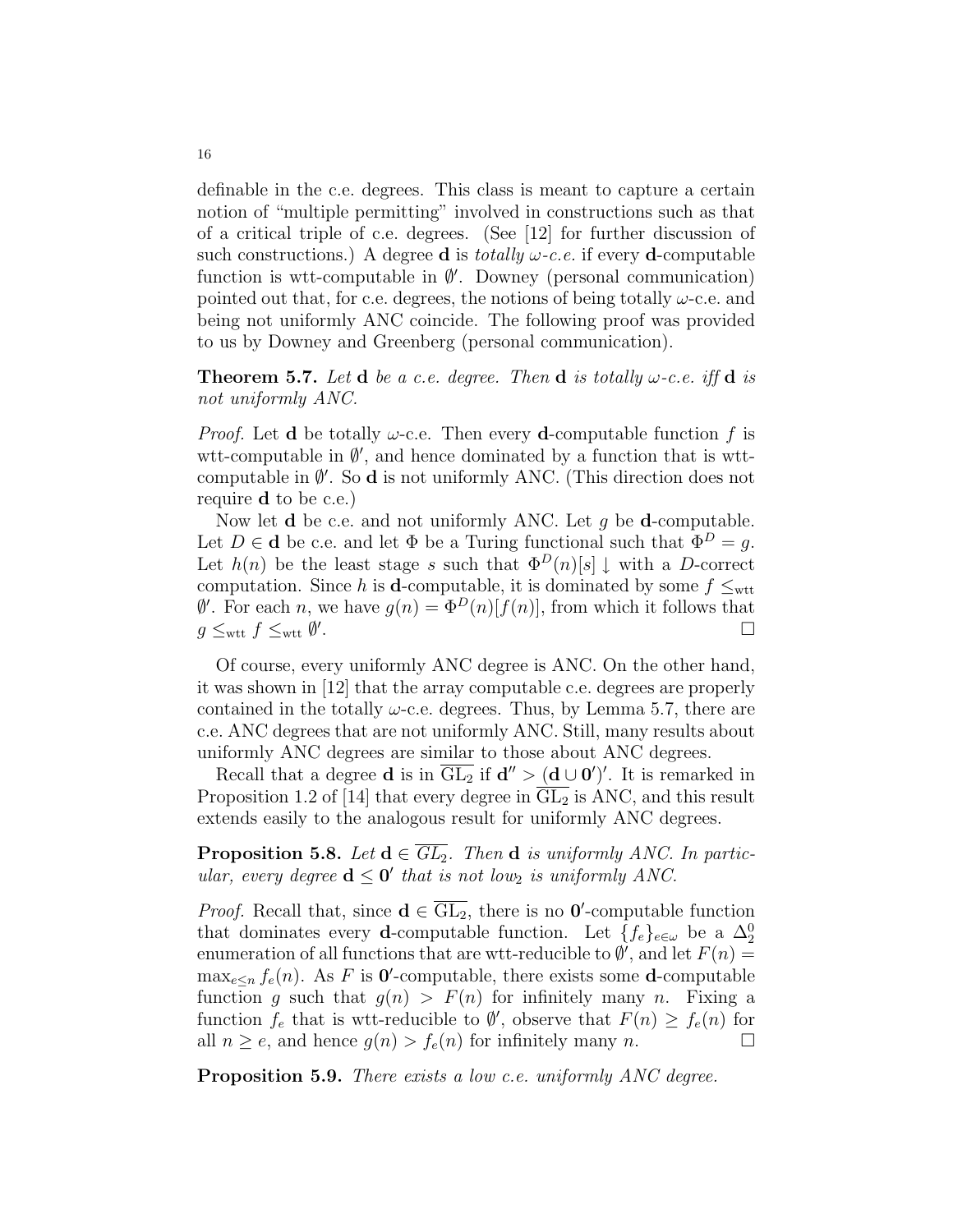*Proof.* Let  $F$  be as in the proof of the previous proposition. Use the finite injury method to construct a c.e. set A that meets the usual lowness requirements and also satisfies  $a_n > F(n)$  for infinitely many n, where  $a_0, a_1, \ldots$  lists  $\overline{A}$  in increasing order. We omit the routine details.

#### Theorem 5.10.

- (1) For every uniformly ANC degree  $\bf d$ , there exists a  $\bf d$ -computable set D such that D is not wtt-reducible to any ranked set, and, in fact, every  $\Pi_1^0$  class that contains an element  $\geq_{wtt} D$  has a perfect  $\Pi_1^0$  subclass.
- (2) Furthermore, when  $\mathbf d$  in (1) is a c.e. degree, we can take the set D to be c.e.

Proof. Our construction proceeds in much the same way as in the proof of Theorem 5.3. However, rather than using just one transversal  $A_{eij}$ to define the set  $D_{eij}$ , we will seek to produce infinitely many such transversals  $A_{eij}^r$ , where  $A_{eij}^r$  is the first finite  $(i, \langle e, i, j, r \rangle)$ -converging transversal found within  $T_j$ , if it exists, and  $A_{eij}^r$  is undefined if no such transversal exists. In addition, to make  $deg(D) \leq d$ , an element will enter D only when it is allowed to do so by a "permitting function"  $Deadline(r)$ , where *Deadline* is a **d**-computable function that is not dominated by any function  $f \leq_{\text{wtt}} \emptyset'$ .

To prove (1), define  $D = \bigcup_{s} D_s$ , where the sets  $D_s$  are defined as follows.

Given that  $\langle e, i, j, r, k \rangle \notin D_s$ , then  $\langle e, i, j, r, k \rangle \in D_{s+1}$  iff

- (1)  $s \leq$  Deadline(r),
- (2)  $A_{eij}^r$  has been defined by stage s, and

(3)  $\varphi_e^{\sigma_k}(\langle e,i,j,r,k\rangle) = 0$ , where  $\sigma_k$  denotes the kth element of  $A_{eij}^r$ .

Clearly  $D \leq_T D$ eadline, and hence D is **d**-computable.

**Lemma 5.11.** Assume that  $A_{eij}^r$  exists for every r. Then there exists some r such that  $\langle e, i, j, r, k \rangle \in D$  iff  $\varphi_{e,s}^{\sigma_k}(\langle e, i, j, r, k \rangle) = 0$ , for all  $k < |A_{eij}^r|.$ 

*Proof.* Assume otherwise. For all r and all  $k < |A_{eij}^r|$ , let

$$
s_{rk} = \left\{ \begin{array}{cl} 0 & \text{if } \varphi_{e,s}^{\sigma_k}(\langle e,i,j,r,k\rangle) \uparrow \, ; \\ \left( \begin{array}{c} \text{least } s \text{ such that} \\ \varphi_{e,s}^{\sigma_k}(\langle e,i,j,r,k\rangle) \downarrow \end{array} \right) & \text{otherwise.} \end{array} \right.
$$

Let  $f(r) = \sup_k s_{rk}$ . Note that  $f \leq_{\text{wtt}} \emptyset'$ . That is, letting  $\{f_s\}_{s \in \omega}$ be the obvious sequence of computable approximations of  $f$ , we have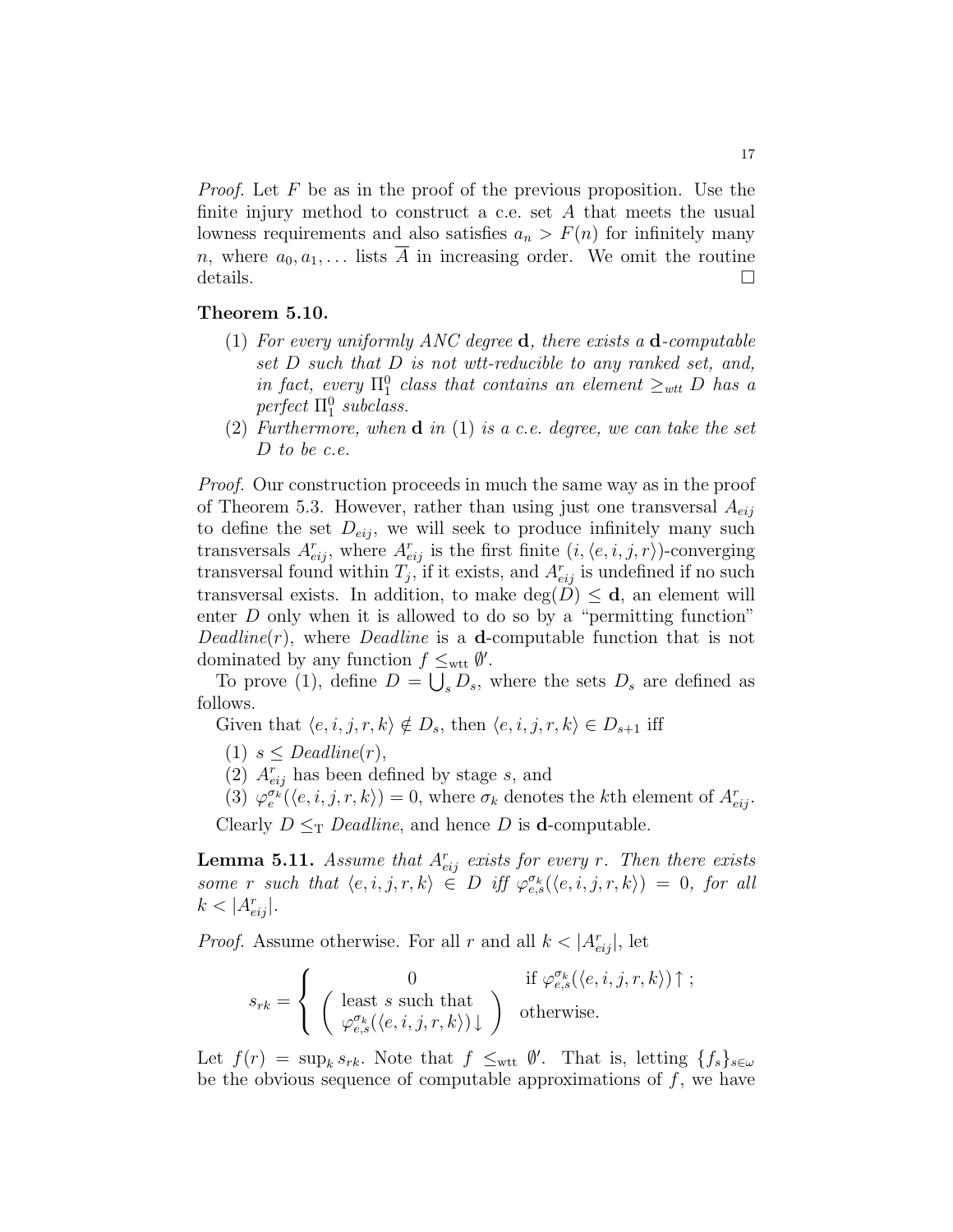that  $f_s(r) \neq f_{s-1}(r)$  for no more than  $|A_{eij}^r|$  many values of s. Therefore,  $Deadline(r) > f(r)$  for some r, implying by construction that  $\langle e, i, j, r, k \rangle \in D \text{ iff } \varphi_{e}^{\sigma_k}(\langle e, i, j, r, k \rangle) = 0.$ 

To complete the proof of part (1) of Theorem 5.10, fix  $e, i, j \in \omega$ such that  $\varphi_i$  is total and increasing and  $T_j$  has no perfect  $\Pi_1^0$  subclass. Then, by Theorem 5.2, we know  $A_{eij}^r$  exists for every r. Therefore, the conclusion of Lemma 5.11 holds, and thus the same argument as in the previous cases shows that for every branch  $\beta$  of  $T_j$ , the set D is not wtt-reducible to  $\beta$  via  $\varphi_e$  and  $\varphi_i$ .

To prove (2), observe that when d is a c.e. degree, we may assume that the function Deadline is the limit of uniformly computable approximations Deadline<sub>s</sub>, where  $Deadline_s(r) \leq Deadline_{s+1}(r)$  for all r, s. To see this, fix a c.e. set  $X \in \mathbf{d}$  and  $e_0$  such that the function  $g = \varphi_{e_0}^X$ is not dominated by any  $f \leq_{\text{wtt}} \emptyset'$ . Let  $\text{Deadline}_s(r) = \max_{t \leq s} \varphi_{e_0,t}^{X_t}(r)$ . Then, clearly,  $g(r) \leq$  Deadline(r) =  $\lim_{s}$  Deadline<sub>s</sub>(r), and hence Deadline is not dominated by any  $f \leq_{\text{wtt}} \emptyset'$ . Furthermore, the fact that X is c.e. implies that  $Deadline \leq_T \varphi_{e_0}^X \leq_T X$ .

Then, given that  $\langle e, i, j, r, k \rangle \notin D_s$ , we have that  $\langle e, i, j, r, k \rangle \in D_{s+1}$ iff

(1)  $s \leq$  Deadline<sub>s</sub> $(r)$ ,

(2)  $A_{eij}^r$  has been defined by stage s, and

(3)  $\varphi_{e,s}^{\sigma_k}(\langle e,i,j,r,k\rangle) = 0$ , where  $\sigma_k$  denotes the kth element of  $A_{eij}^r$ .

That is, the previous (**d**-computable) first condition " $s \leq$  Deadline(r)" has been replaced by the *computable* condition " $s \leq$  Deadline<sub>s</sub> $(r)$ ".

Then D is clearly c.e. since each of the conditions  $(1)$ – $(3)$  is computable. Furthermore, it can easily be seen that the same argument used to prove Lemma 5.11 still works.  $\Box$ 

The following corollary follows at once from Proposition 5.9 and Theorem 5.10.

Corollary 5.12. The set D of Theorem 5.3 and Corollary 5.4 can be taken to have low Turing degree. That is, there exists a low c.e. set D such that the wtt-cone above D is disjoint from every countable  $\Pi_1^0$ class; in fact, every  $\Pi_1^0$  class that contains an element  $\geq_{wtt} D$  has a perfect  $\Pi_1^0$  subclass. Furthermore, D is not wtt-reducible to any initial segment of any computable scattered linear ordering.

Downey and Greenberg (personal communication) have recently announced independent proofs that every c.e., totally  $\omega$ -c.e. set is wttreducible to a c.e. set that is the  $\omega$ -part of a computable linear ordering of type  $\omega + \omega^*$ . Thus, for c.e. sets, part 2 of Theorem 5.10 cannot be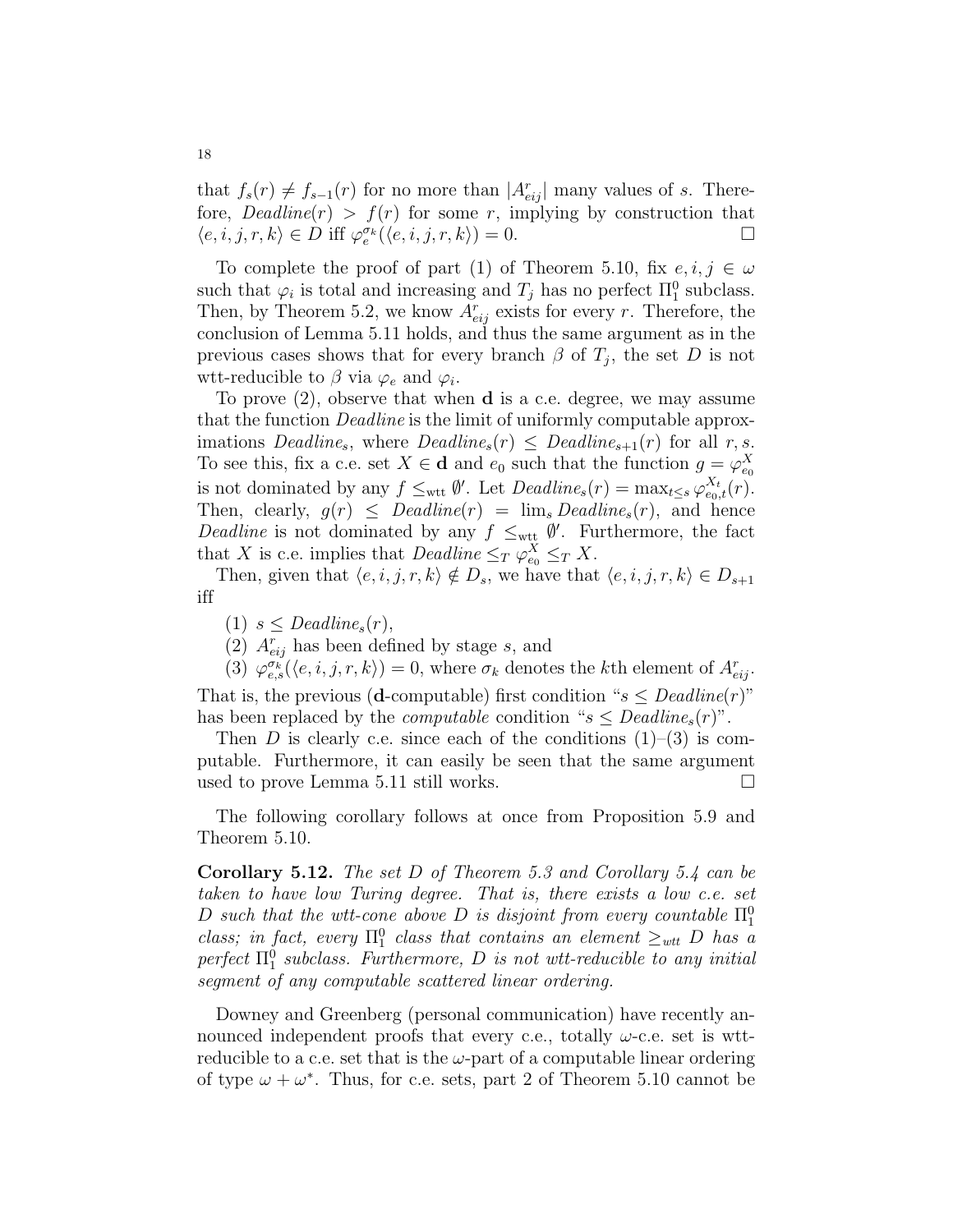extended beyond the uniformly ANC degrees. In other words, a c.e. degree d contains a c.e. set that is not wtt-reducible to any ranked set if and only if d is uniformly ANC. In particular, every superlow c.e. set is wtt-reducible to a ranked set (indeed, to the  $\omega$ -part of a linear ordering of type  $\omega + \omega^*$ , and hence Corollary 5.12 cannot be extended from lowness to superlowness.

The following result is implicit in the work of Cenzer and Smith [8]. It can also be proved by combining the method of Theorem 5.3 with permitting.

**Theorem 5.13.** For every non-computable c.e. set  $C$  there exists a c.e. set  $D \leq_{wtt} C$  such that the tt-cone above D is disjoint from every  $countable \Pi_1^0 \text{ class.}$ 

Proof. It is shown in [8], Theorem 6.1 that for every non-computable c.e. set C, there is a c.e. set  $D \equiv_\text{T} C$  such that D is unranked. It follows from the proof of this result that  $D \equiv_{\text{wtt}} C$ . Furthermore, by [8], Lemma 1.2(b), every set A with  $D \leq_{\text{tt}} A$  is unranked because D is unranked.  $\square$ 

#### **REFERENCES**

- [1] C. J. Ash, P. Cholak, and J. F. Knight, Permitting, forcing, and copies of a given recursive relation, Annals of Pure and Applied Logic 86 (1997) 219–236.
- [2] C. J. Ash and J. F. Knight, Computable Structures and the Hyperarithmetical Hierarchy (Elsevier, Amsterdam, 2000).
- [3] C. J. Ash and A. Nerode, Intrinsically recursive relations, in: Aspects of Effective Algebra (Proc. Conf. Monash Univ., Clayton, Australia, Aug. 1–4, 1979), J. N. Crossley (ed.), (U.D.A. Book Co., Yarra Glen, Victoria, Australia, 1981), 26–41.
- [4] G. Barmpalias, Hypersimplicity and semicomputability in the weak truth table degrees, Archive for Mathematical Logic 44 (2005), 1045–1065.
- [5] E. Barker, Intrinsically  $\Sigma^0_\alpha$  relations, Annals of Pure and Applied Logic 39 (1988), 105–130.
- [6] M. Bickford and C. F. Mills, Lowness properties of r.e. sets, unpublished preprint.
- [7] D. Cenzer, P. Clote, R. Smith, and S. Wainer, Members of countable  $\Pi^0_1$  classes, Annals of Pure and Applied Logic 31 (1986), 145–163.
- [8] D. Cenzer and R. Smith, The ranked members of a  $\Pi_1^0$  set, *Journal of Symbolic* Logic 54 (1989), 975–991.
- [9] R. Downey,  $\Delta_2^0$  degrees and transfer theorems, *Illinois Journal of Mathematics* 31 (1987), 419–427.
- [10] R. Downey, On  $\Pi_1^0$  classes and their ranked points, Notre Dame Journal of Formal Logic 32 (1991), 499–512.
- [11] R. G. Downey, S. S. Goncharov, and D. R. Hirschfeldt, Degree spectra of relations on Boolean algebras, Algebra and Logic 42 (2003), 105–111.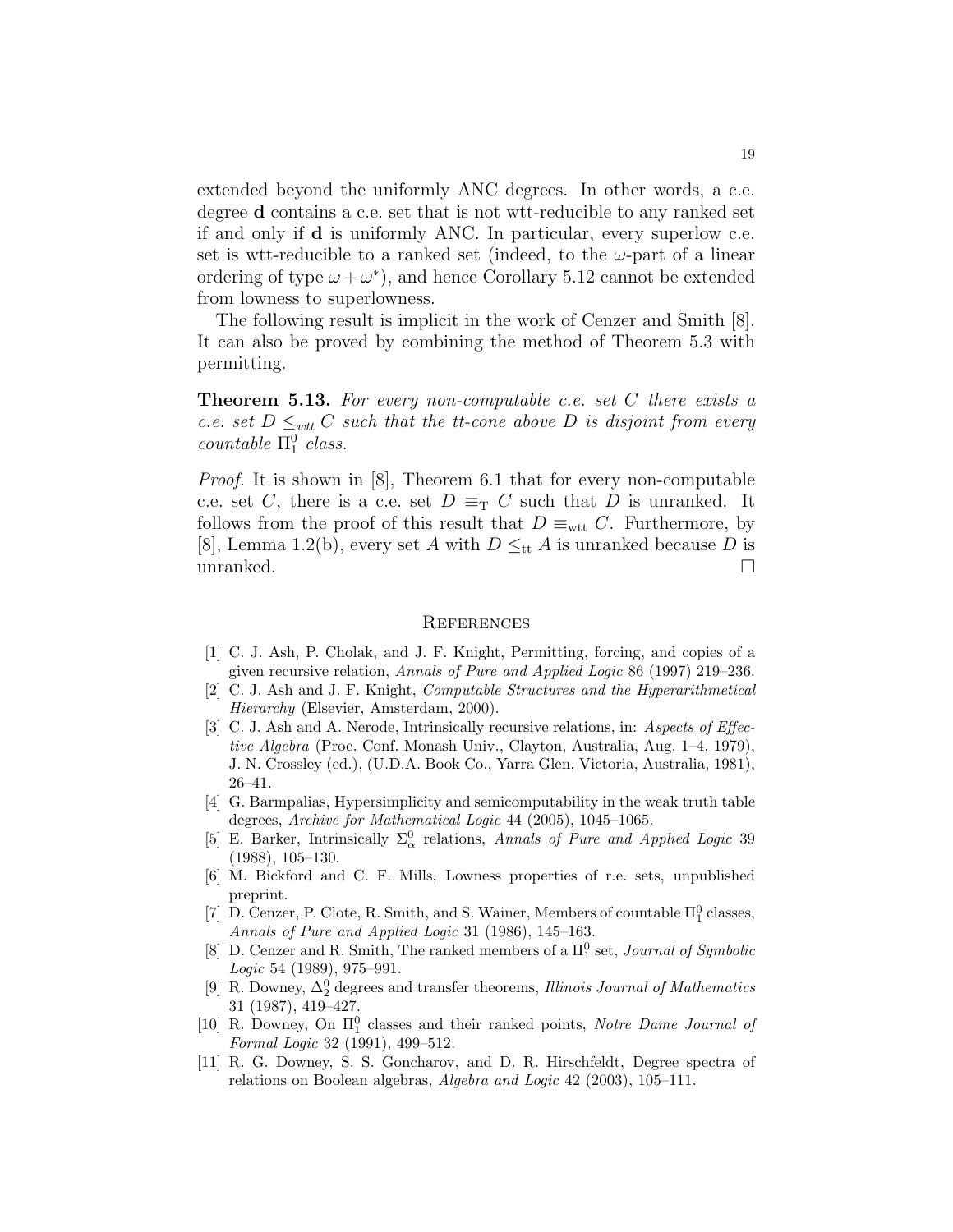- [12] R. Downey, N. Greenberg, and R. Weber, Totally  $\omega$ -computably enumerable degrees I: bounding critical triples, submitted.
- [13] R. G. Downey, C. Jockusch, Jr., and M. Stob, Array nonrecursive sets and multiple permitting arguments, in: Recursion Theory Week Proceedings, 1989, J. Ambos-Spies, G. H. Müller, and G. E. Sacks (eds.), (Lecture Notes in Mathematics 1432, Springer-Verlag, New York, 1990), 141–173.
- [14] R. G. Downey, C. Jockusch, Jr., and M. Stob, Array nonrecursive sets and genericity, in: Computability, Enumerability, Unsolvability: Directions in Recursion Theory, S. B. Cooper, T. A. Slaman, and S. S. Wainer (eds.), (London Mathematical Society Lecture Notes Series 224, Cambridge University Press, 1996), 93–104.
- [15] S. S. Goncharov and B. Khoussainov, On the spectrum of degrees of decidable relations, Doklady Mathematics 55 (1997), 55–57.
- [16] V. S. Harizanov, Uncountable degree spectra, Annals of Pure and Applied Logic 54 (1991), 255–263.
- [17] V. S. Harizanov, Some effects of Ash-Nerode and other decidability conditions on degree spectra, Annals of Pure and Applied Logic 55 (1991), 51–65.
- [18] V. S. Harizanov, Turing degrees of certain isomorphic images of recursive relations, Annals of Pure and Applied Logic 93 (1998), 103–113.
- [19] V. S. Harizanov, Relations on computable structures, in: Contemporary Mathematics, N. Bokan (ed.), (University of Belgrade, 2000), 65–81.
- [20] D. R. Hirschfeldt, Degree spectra of relations on computable structures, Bulletin of Symbolic Logic 6 (2000), 197–212.
- [21] D. R. Hirschfeldt, Degree spectra of intrinsically c.e. relations, Journal of Symbolic Logic 66 (2001), 441–469.
- [22] D. R. Hirschfeldt, Degree spectra of relations on computable structures in the presence of  $\Delta_2^0$  isomorphisms, *Journal of Symbolic Logic* 67 (2002), 697–720.
- [23] D. R. Hirschfeldt and W. M. White, Realizing levels of the hyperarithmetic hierarchy as degree spectra of relations on computable structures, Notre Dame Journal of Formal Logic 43 (2002), 51–64.
- [24] C. G. Jockusch, Jr, Semirecursive sets and positive reducibility, Transactions of the American Mathematical Society 131 (1968), 420–536.
- [25] C. G. Jockusch, Jr. and T. McLaughlin, Countable retracing function and  $\Pi_2^0$ predicates, Pacific Journal of Mathematics 30 (1969), 67–93.
- [26] C. G. Jockusch, Jr. and R. Shore, Pseudo-jump operators II: transfinite iterations hierarchies and minimal covers, Journal of Symbolic Logic 49 (1984), 1205–1236.
- [27] C. G. Jockusch, Jr. and R. I. Soare,  $\Pi_1^0$  classes and degrees of theories, Transactions of the American Mathematical Society 173 (1972), 33–56.
- [28] B. Khoussainov and R. A. Shore, Solutions of the Goncharov-Millar and degree spectra problems in the theory of computable models, *Doklady Mathematics* 61 (2000), 178–179.
- [29] G. Kreisel, Analysis of the Cantor-Bendixson Theorem by means of the analytic hierarchy, Bulletin de l'Académie Polonaise des Sciences 7 (1959), 621-626.
- [30] B. Kjos-Hanssen, W. Merkle, and F. Stephan, Kolmogorov complexity and the Recursion Theorem, STACS 2006: Twenty-Third Annual Symposium on Theoretical Aspects of Computer Science (Marseille, France, February 23–25, 2006, Proceedings, Springer LNCS 3884), 149–161.

20